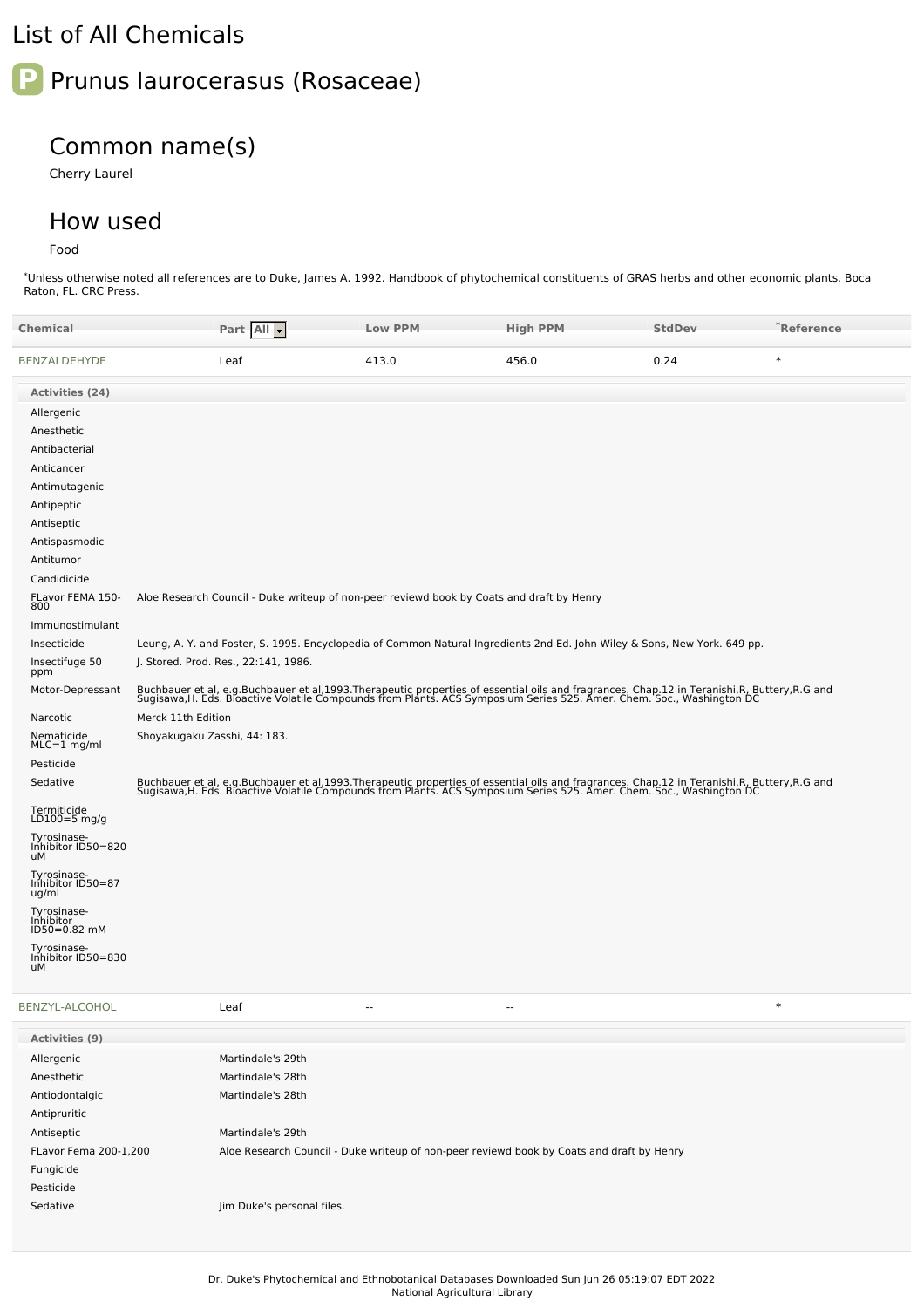| CAFFEIC-ACID                                          | Plant                                                                                                                                                                                                                            |
|-------------------------------------------------------|----------------------------------------------------------------------------------------------------------------------------------------------------------------------------------------------------------------------------------|
| <b>Activities (102)</b>                               |                                                                                                                                                                                                                                  |
|                                                       |                                                                                                                                                                                                                                  |
| Aldose-Reductase-Inhibitor 4 ug/ml<br>(weak activity) | Ichikawa, K., et al. 1991. Isolation and Structure Determination of Aldose Reductase Inhibitors from Traditional Thai Medicine,<br>and Syntheses of Their Derivatives. Sankyo Kenkyusho Nempo, 43: 99-110.                       |
| Allergenic                                            |                                                                                                                                                                                                                                  |
| Analgesic                                             |                                                                                                                                                                                                                                  |
| AntiHIV EC50=200 ug/ml                                |                                                                                                                                                                                                                                  |
| AntiLegionella                                        |                                                                                                                                                                                                                                  |
| Antiadenoviral                                        | Economic & Medicinal Plant Research, 5: 207.                                                                                                                                                                                     |
| Antiaggregant                                         |                                                                                                                                                                                                                                  |
| Antiaging                                             | Jeffery B. Harborne and H. Baxter, eds. 1983. Phytochemical Dictionary. A Handbook of Bioactive Compounds from Plants. Taylor<br>& Frost, London. 791 pp.                                                                        |
|                                                       |                                                                                                                                                                                                                                  |
| Antiatherogenic                                       |                                                                                                                                                                                                                                  |
| Antibacterial                                         |                                                                                                                                                                                                                                  |
| Anticancer                                            |                                                                                                                                                                                                                                  |
| Anticarcinogenic                                      | Economic & Medicinal Plant Research, 6: 189.                                                                                                                                                                                     |
| Antidepressant                                        |                                                                                                                                                                                                                                  |
| Antiedemic                                            | Economic & Medicinal Plant Research, 6: 189.                                                                                                                                                                                     |
| Antielastase IC50=93 um/l                             |                                                                                                                                                                                                                                  |
| Antielastase IC50=86 ug/ml (475 uM)                   |                                                                                                                                                                                                                                  |
| Antiescherichic                                       |                                                                                                                                                                                                                                  |
| Antiflu                                               | Economic & Medicinal Plant Research, 5: 207.                                                                                                                                                                                     |
| Antigonadotropic                                      | Jim Duke's personal files.                                                                                                                                                                                                       |
| Antihemolytic 25 uM                                   |                                                                                                                                                                                                                                  |
|                                                       | Ohnishi, M., Morishita, H., Iwahashi, H., Toda, S., Shirataki, Y., Kimura, M., and Kido, R. 1993. Inhibitory Effects of Chlorogenic<br>Acids on Linoleic Acid Peroxidation and Haemolysis. Phytochemistry. 36(3): 579-583. 1994. |
| Antihepatoadenomic 200 ppm diet orl<br>mus            |                                                                                                                                                                                                                                  |
| Antihepatotoxic                                       |                                                                                                                                                                                                                                  |
| Antiherpetic 50 ug/ml                                 |                                                                                                                                                                                                                                  |
| Antiherpetic EC50=>50 ug/ml                           |                                                                                                                                                                                                                                  |
| Antihistaminic                                        |                                                                                                                                                                                                                                  |
| Antihypercholesterolemic                              | Economic & Medicinal Plant Research, 6: 189.                                                                                                                                                                                     |
| Antihyperthyroid                                      |                                                                                                                                                                                                                                  |
|                                                       |                                                                                                                                                                                                                                  |
| Antiinflammatory                                      |                                                                                                                                                                                                                                  |
| Antileukemic                                          | Chiang, L. C., Chiang, W., Chang, M. Y., Ng, L. T., Lin, C. C. 2003. Antileukemic activity of selected natural products in Taiwan. Am<br>J Chin Med, 31(1):37-46.                                                                |
| Antileukotriene                                       |                                                                                                                                                                                                                                  |
| Antimelanogenic                                       |                                                                                                                                                                                                                                  |
| Antimutagenic                                         | Ki Soon Rhee. Oilseed Food Ingredients Used To Minimize Oxidative Flavor Deterioration in Meat Products. Phenolic Compounds<br>in Food and Their Effects on Health, Ch.18.                                                       |
| Antinitrosaminic                                      | Ki Soon Rhee. Oilseed Food Ingredients Used To Minimize Oxidative Flavor Deterioration in Meat Products. Phenolic Compounds<br>in Food and Their Effects on Health, Ch.18.                                                       |
|                                                       |                                                                                                                                                                                                                                  |
| Antiophidic                                           |                                                                                                                                                                                                                                  |
| Antioxidant 50 uM                                     |                                                                                                                                                                                                                                  |
| Antioxidant IC57=30 ppm                               |                                                                                                                                                                                                                                  |
| Antioxidant 1/3 quercetin                             |                                                                                                                                                                                                                                  |
| Antioxidant 30 mM                                     |                                                                                                                                                                                                                                  |
| Antioxidant 1.3 x Vit. E                              |                                                                                                                                                                                                                                  |
| Antioxidant 1/2 BHA                                   |                                                                                                                                                                                                                                  |
| Antiperoxidant IC50=44 uM                             | Planta Medica, 57: A54, 1991.                                                                                                                                                                                                    |
| Antiperoxidant IC35=200 ug/ml                         |                                                                                                                                                                                                                                  |
| Antiperoxidant IC85=100 ug/ml                         |                                                                                                                                                                                                                                  |
| Antiproliferant                                       | Chiang, L. C., Chiang, W., Chang, M. Y., Ng, L. T., Lin, C. C. 2003. Antileukemic activity of selected natural products in Taiwan. Am<br>J Chin Med, 31(1):37-46.                                                                |
|                                                       |                                                                                                                                                                                                                                  |
| Antiprostaglandin                                     |                                                                                                                                                                                                                                  |
| Antiradicular 10 uM                                   | Ohnishi, M., Morishita, H., Iwahashi, H., Toda, S., Shirataki, Y., Kimura, M., and Kido, R. 1993. Inhibitory Effects of Chlorogenic<br>Acids on Linoleic Acid Peroxidation and Haemolysis. Phytochemistry. 36(3): 579-583. 1994. |
| Antiradicular 1/3 quercetin                           |                                                                                                                                                                                                                                  |
| Antiradicular 30 mM                                   |                                                                                                                                                                                                                                  |
|                                                       |                                                                                                                                                                                                                                  |
| Antiradicular IC50=32-35 uM                           |                                                                                                                                                                                                                                  |
| Antiseptic                                            |                                                                                                                                                                                                                                  |
| Antispasmodic EC50=3.4-15 uM                          | Phytotherapy Research, 4: 73.                                                                                                                                                                                                    |
| Antistaphylococcic                                    |                                                                                                                                                                                                                                  |
| Antistomatitic                                        | Economic & Medicinal Plant Research, 5: 207.                                                                                                                                                                                     |
| Antisunburn<br>Antithiamin                            | Phenolic Compounds in Food and Their Effects on Health, 69.                                                                                                                                                                      |
|                                                       |                                                                                                                                                                                                                                  |
| Antithyroid                                           | Jim Duke's personal files.                                                                                                                                                                                                       |
| Antitumor 200 ppm diet orl mus                        |                                                                                                                                                                                                                                  |
| Antitumor (Skin)                                      |                                                                                                                                                                                                                                  |
| Antitumor-Promoter IC42=10 uM                         | Cancer Research, 48: 5941.                                                                                                                                                                                                       |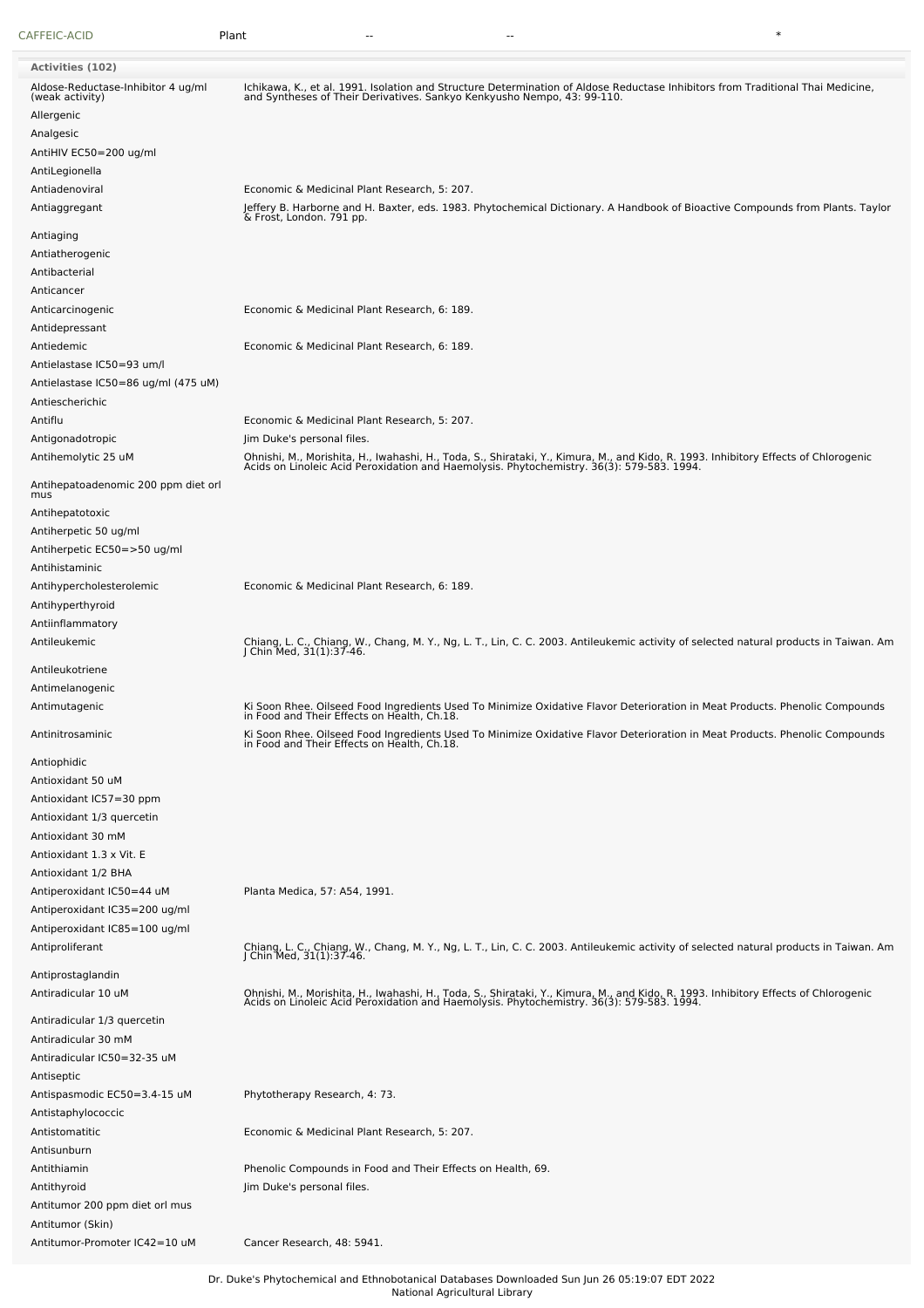| Antiulcerogenic                                                        |                                                                                                                                                                                                     |
|------------------------------------------------------------------------|-----------------------------------------------------------------------------------------------------------------------------------------------------------------------------------------------------|
| Antivaccinia                                                           | Economic & Medicinal Plant Research, 5: 207.                                                                                                                                                        |
| Antiviral IC50=62.5 ug/ml                                              |                                                                                                                                                                                                     |
| Anxiolytic                                                             |                                                                                                                                                                                                     |
| <b>CNS-Active</b>                                                      | Wichtl, M. 1984. Teedrogen. Ein Handbuch fur Apotheker und Arzte. Wissenschaftliche Verlagsgesellscharft. mbH Stuttgart. 393<br>pp.                                                                 |
| COX-2-Inhibitor IC32=100 uM                                            |                                                                                                                                                                                                     |
| Calcium-Antagonist IC50=1.2 uM rbt                                     |                                                                                                                                                                                                     |
| Cancer-Preventive                                                      | Stitt, P. A. Why George Should Eat Broccoli. Dougherty Co, Milwaukee, WI, 1990, 399 pp.                                                                                                             |
| Carcinogenic 2% (diet)                                                 |                                                                                                                                                                                                     |
| Chemopreventive                                                        |                                                                                                                                                                                                     |
| Cholagogue                                                             | Wichtl, M. 1984. Teedrogen. Ein Handbuch fur Apotheker und Arzte. Wissenschaftliche Verlagsgesellscharft. mbH Stuttgart. 393<br>pp.                                                                 |
| Choleretic                                                             | Williamson, E. M. and Evans, F. J., Potter's New Cyclopaedia of Botanical Drugs and Preparations, Revised Ed., Saffron Walden,<br>the C. W. Daniel Co., Ltd., Essex UK, 362 pp, 1988, reprint 1989. |
| Clastogenic                                                            | Jeffery B. Harborne and H. Baxter, eds. 1983. Phytochemical Dictionary. A Handbook of Bioactive Compounds from Plants. Taylor<br>& Frost, London. 791 pp.                                           |
| Co-carcinogenic                                                        |                                                                                                                                                                                                     |
| Collagen-Sparing                                                       |                                                                                                                                                                                                     |
| Cytoprotective                                                         | Newall, C. A., Anderson, L. A. and Phillipson, J. D. 1996. Herbal Medicine - A Guide for Health-care Professionals. The                                                                             |
|                                                                        | Pharmaceutical Press, London. 296pp.                                                                                                                                                                |
| Cytotoxic TC50=200 ug/ml                                               |                                                                                                                                                                                                     |
| DNA-Active                                                             | Jeffery B. Harborne and H. Baxter, eds. 1983. Phytochemical Dictionary. A Handbook of Bioactive Compounds from Plants. Taylor<br>& Frost, London. 791 pp.                                           |
| <b>DNA-Protective</b>                                                  |                                                                                                                                                                                                     |
| Diuretic                                                               | Wichtl, M. 1984. Teedrogen. Ein Handbuch fur Apotheker und Arzte. Wissenschaftliche Verlagsgesellscharft. mbH Stuttgart. 393<br>pp.                                                                 |
| Fungicide MIC=0.4 mg/ml                                                |                                                                                                                                                                                                     |
| Hepatocarcinogenic 400 ppm diet orl<br>mus (in the absence of alcohol) |                                                                                                                                                                                                     |
| Hepatoprotective                                                       | Advance in Chinese Medicinal Materials Research. 1985. Eds. H. M. Chang, H. W. Yeung, W. -W. Tso and A. Koo. World Scientific<br>Publishing Co., Philadelphia Pa., page 210.                        |
| Hepatotropic                                                           |                                                                                                                                                                                                     |
| Histamine-Inhibitor                                                    |                                                                                                                                                                                                     |
| Immunostimulant                                                        |                                                                                                                                                                                                     |
| Insectifuge                                                            | Tunon, H., Thorsell, W., and Bohlin, L. 1993. Mosquito Repelling Activity of Compounds Occurring in Achillea millefolium L.<br>(Asteraceae). Economic Botany 48(2): 111-120, 1994.                  |
| Leukotriene-Inhibitor                                                  |                                                                                                                                                                                                     |
| Lipoxygenase-Inhibitor IC27=5 mM                                       | Oszmianski, J. and Lee, C.Y. 1990. Inhibitory Effect of Phenolics on Carotene Bleaching in Vegetables. J. Agric. Food Chem. 38:<br>688-690.                                                         |
| Lipoxygenase-Inhibitor IC50=62-148 uM                                  |                                                                                                                                                                                                     |
| Lyase-Inhibitor IC50=94-164 uM                                         |                                                                                                                                                                                                     |
| Metal-Chelator                                                         | McEvily, A.J., Iyengar, R., and Gross, A.T. Inhibition of Polyphenol Oxidase by Phenolic Compounds. Phenolic Compounds in Food<br>and Their Effects on Health, Ch.25.                               |
| Ornithine-Decarboxylase-Inhibitor<br>Pesticide                         | Hagerman, A.E. Tannin-Protein Interactions. Phenolic Compounds in Food and Their Effects on Health, Ch.19.                                                                                          |
| Prooxidant                                                             |                                                                                                                                                                                                     |
| Prostaglandigenic                                                      |                                                                                                                                                                                                     |
| Sedative 500 mg                                                        |                                                                                                                                                                                                     |
| Sunscreen IC50=2.5 mg/l                                                | Lazarova*, G., Kostova, I., Neychev, H. 1992. Photodynamic damage prevention by some hydroxycoumarins. Fitoterapia 64(2):<br>134-136, 1993.                                                         |
| Sunscreen IC91=5 mg/l                                                  | Lazarova*, G., Kostova, I., Neychev, H. 1992. Photodynamic damage prevention by some hydroxycoumarins. Fitoterapia 64(2):<br>134-136, 1993.                                                         |
| Sunscreen IC98=25 mg/l                                                 | Lazarova*, G., Kostova, I., Neychev, H. 1992. Photodynamic damage prevention by some hydroxycoumarins. Fitoterapia 64(2):<br>134-136, 1993.                                                         |
| Tumorigenic                                                            | Jim Duke's personal files.                                                                                                                                                                          |
| Vulnerary                                                              |                                                                                                                                                                                                     |
| Xanthine-Oxidase-Inhibitor IC50=39.21<br>uМ                            | Mills, Simon and Bone, Kerry. 2000. Phytotherapy. Churchill Livinston, Edinburgh.                                                                                                                   |
|                                                                        |                                                                                                                                                                                                     |

| <b>CYANIDIN</b>                     | Plant | $- -$ | $- -$ |                                                                                                                                                                                                                                  | $\ast$ |
|-------------------------------------|-------|-------|-------|----------------------------------------------------------------------------------------------------------------------------------------------------------------------------------------------------------------------------------|--------|
| Activities (7)                      |       |       |       |                                                                                                                                                                                                                                  |        |
| Allelochemic<br>$IC90=1$ mM         |       |       |       | Lydon, J. & Duke, S., The potential of pesticides from plants, pp. 1-41 in Craker, L. & Simon, J., eds, Herbs, Spices & Medicinal Plants: Recent Advances<br>in Botany, Horticulture, & Pharmacology, v. 4, Oryx Press, Phoenix, |        |
| Antioxidant<br>$ID50 = 3.5 - 22$ uM |       |       |       |                                                                                                                                                                                                                                  |        |
| Antioxidant 4.4 x<br>Vit. E         |       |       |       |                                                                                                                                                                                                                                  |        |
| Metal-Chelator<br>(Copper)          |       |       |       |                                                                                                                                                                                                                                  |        |
| Pesticide                           |       |       |       |                                                                                                                                                                                                                                  |        |
| Pigment                             | pp.   |       |       | Jeffery B. Harborne and H. Baxter, eds. 1983. Phytochemical Dictionary. A Handbook of Bioactive Compounds from Plants. Taylor & Frost, London. 791                                                                               |        |
| Prooxidant                          |       |       |       |                                                                                                                                                                                                                                  |        |
|                                     |       |       |       |                                                                                                                                                                                                                                  |        |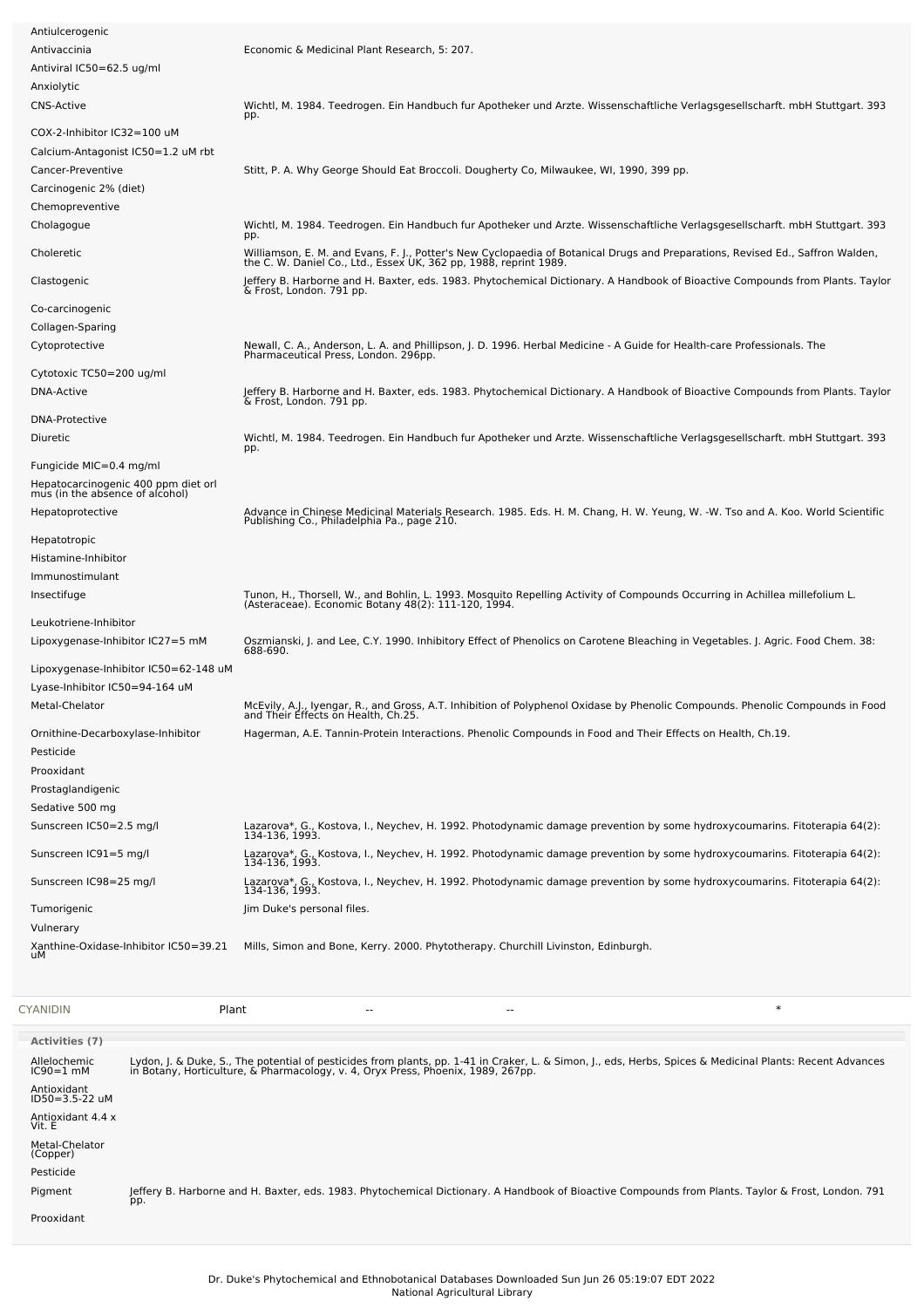| EO                                                                                                                                                                                                                                                                           | Leaf                                                                                                                                                                                                                                                                                                                                                                                                                                     | -−             | 500.0    | $-0.97$                                                                                                  |        |
|------------------------------------------------------------------------------------------------------------------------------------------------------------------------------------------------------------------------------------------------------------------------------|------------------------------------------------------------------------------------------------------------------------------------------------------------------------------------------------------------------------------------------------------------------------------------------------------------------------------------------------------------------------------------------------------------------------------------------|----------------|----------|----------------------------------------------------------------------------------------------------------|--------|
| FAT                                                                                                                                                                                                                                                                          | Seed                                                                                                                                                                                                                                                                                                                                                                                                                                     | 250000.0       | 450000.0 | 0.97                                                                                                     | $\ast$ |
| <b>GLUCOSE</b>                                                                                                                                                                                                                                                               | Leaf                                                                                                                                                                                                                                                                                                                                                                                                                                     | $\overline{a}$ | --       |                                                                                                          | $\ast$ |
| Activities (7)<br>Acetylcholinergic<br>Antiedemic<br>pp.<br>Antihepatotoxic<br>Antiketotic<br>Antivaricose                                                                                                                                                                   | Jeffery B. Harborne and H. Baxter, eds. 1983. Phytochemical Dictionary. A Handbook of Bioactive Compounds from Plants. Taylor & Frost, London. 791<br>Merck 11th Edition<br>Merck 11th Edition<br>Jeffery B. Harborne and H. Baxter, eds. 1983. Phytochemical Dictionary. A Handbook of Bioactive Compounds from Plants. Taylor & Frost, London. 791                                                                                     |                |          |                                                                                                          |        |
| pp.<br>Hyperglycemic<br>Memory-<br>Enhancer                                                                                                                                                                                                                                  | Merck 11th Edition<br>Science News, 138: 189, 1990.                                                                                                                                                                                                                                                                                                                                                                                      |                |          |                                                                                                          |        |
| <b>GLUCOSIDES</b>                                                                                                                                                                                                                                                            | Leaf                                                                                                                                                                                                                                                                                                                                                                                                                                     | $\overline{a}$ | 15000.0  |                                                                                                          | $\ast$ |
| <b>HCN</b>                                                                                                                                                                                                                                                                   | Seed                                                                                                                                                                                                                                                                                                                                                                                                                                     | --             | 340.0    | $-0.39$                                                                                                  | $\ast$ |
| <b>Activities (9)</b><br>Antiasthmatic<br>Antidote Ihl (=Amyl Nitrite)<br>Antitussive<br>Bronchosedative<br>Insecticide<br>Pesticide<br>Respirastimulant<br>Rodenticide<br>Vasomotor-Stimulant                                                                               | Huang, K. C. 1993. The Pharmacology of Chinese Herbs. CRC Press, Boca Raton, FL 388 pp.<br>Martindale's 29th<br>Huang, K. C. 1993. The Pharmacology of Chinese Herbs. CRC Press, Boca Raton, FL 388 pp.<br>Huang, K. C. 1993. The Pharmacology of Chinese Herbs. CRC Press, Boca Raton, FL 388 pp.<br>Huang, K. C. 1993. The Pharmacology of Chinese Herbs. CRC Press, Boca Raton, FL 388 pp.<br>Martindale's 29th                       |                |          | Jacobson, M., Glossary of Plant-Derived Insect Deterrents, CRC Press, Inc., Boca Raton, FL, 213 p, 1990. |        |
| <b>HCN</b>                                                                                                                                                                                                                                                                   | Leaf                                                                                                                                                                                                                                                                                                                                                                                                                                     | --             | 1200.0   | $-0.36$                                                                                                  | $\ast$ |
| <b>Activities (9)</b><br>Antiasthmatic<br>Antidote Ihl (=Amyl Nitrite)<br>Antitussive<br><b>Bronchosedative</b><br>Insecticide<br>Pesticide<br>Respirastimulant<br>Rodenticide<br>Vasomotor-Stimulant                                                                        | Huang, K. C. 1993. The Pharmacology of Chinese Herbs. CRC Press, Boca Raton, FL 388 pp.<br>Martindale's 29th<br>Huang, K. C. 1993. The Pharmacology of Chinese Herbs. CRC Press, Boca Raton, FL 388 pp.<br>Huang, K. C. 1993. The Pharmacology of Chinese Herbs. CRC Press, Boca Raton, FL 388 pp.<br>Huang, K. C. 1993. The Pharmacology of Chinese Herbs. CRC Press, Boca Raton, FL 388 pp.<br>Martindale's 29th                       |                |          | Jacobson, M., Glossary of Plant-Derived Insect Deterrents, CRC Press, Inc., Boca Raton, FL, 213 p, 1990. |        |
| <b>KAEMPFEROL</b>                                                                                                                                                                                                                                                            | Plant                                                                                                                                                                                                                                                                                                                                                                                                                                    |                | --       |                                                                                                          | $\ast$ |
| Activities (75)<br>11B-HSD-Inhibitor<br>5-Lipoxygenase-<br>Inhibitor IC50 (uM)=20<br>Aldose-Reductase-<br>Inhibitor 100 uM<br>Antiaflatoxin IC50=8.73<br>uМ<br>Antiaflatoxin IC50=3.28<br>ppm<br>Antiaggregant 30 uM<br>Antiallergic<br>Antibacterial 20 ug/ml<br>Anticancer | Oliveira, T. T., Nagem, T. J., Miranda, L. C. G., Paula, V. F., Teixeira, M. A. 1997. Inhibitory Action on Aldose Reductase by Soybean Flavonoids. J<br>Braz Chem Soc, 8(3): 211-213.                                                                                                                                                                                                                                                    |                |          |                                                                                                          |        |
| Antifertility 250<br>mg/kg/daý/60 days/orl<br>rat                                                                                                                                                                                                                            | Kumar, P., Dixit*, V.P., and Khanna, P. Antifertility Studies of Kaempferol: Isolation and Identification from Tissue Culture of some Medicinally<br>Important Plant Species. Plantes medicinales et phytotherapie, 23: 193-201,                                                                                                                                                                                                         |                |          |                                                                                                          |        |
| Antigingivitic 20 ug/ml<br>Antiherpetic 23-92<br>ug/ml<br>Antihistaminic<br>Antiimplantation<br>Antiinflammatory 20<br>mg/kg                                                                                                                                                 | Amoros, M., Simoes, C.M.O., Girre, L., et al. Synergistic Effect Of Flavones And Flavonols Against Herpes Simplex Virus Type 1 In Cell Culture.<br>Comparison With The Antiviral Activity Of Propolis. J. of Natural Products 55(<br>Williamson, E. M. and Evans, F. J., Potter's New Cyclopaedia of Botanical Drugs and Preparations, Revised Ed., Saffron Walden, the C. W. Daniel<br>Co., Ltd., Essex UK, 362 pp, 1988, reprint 1989. |                |          |                                                                                                          |        |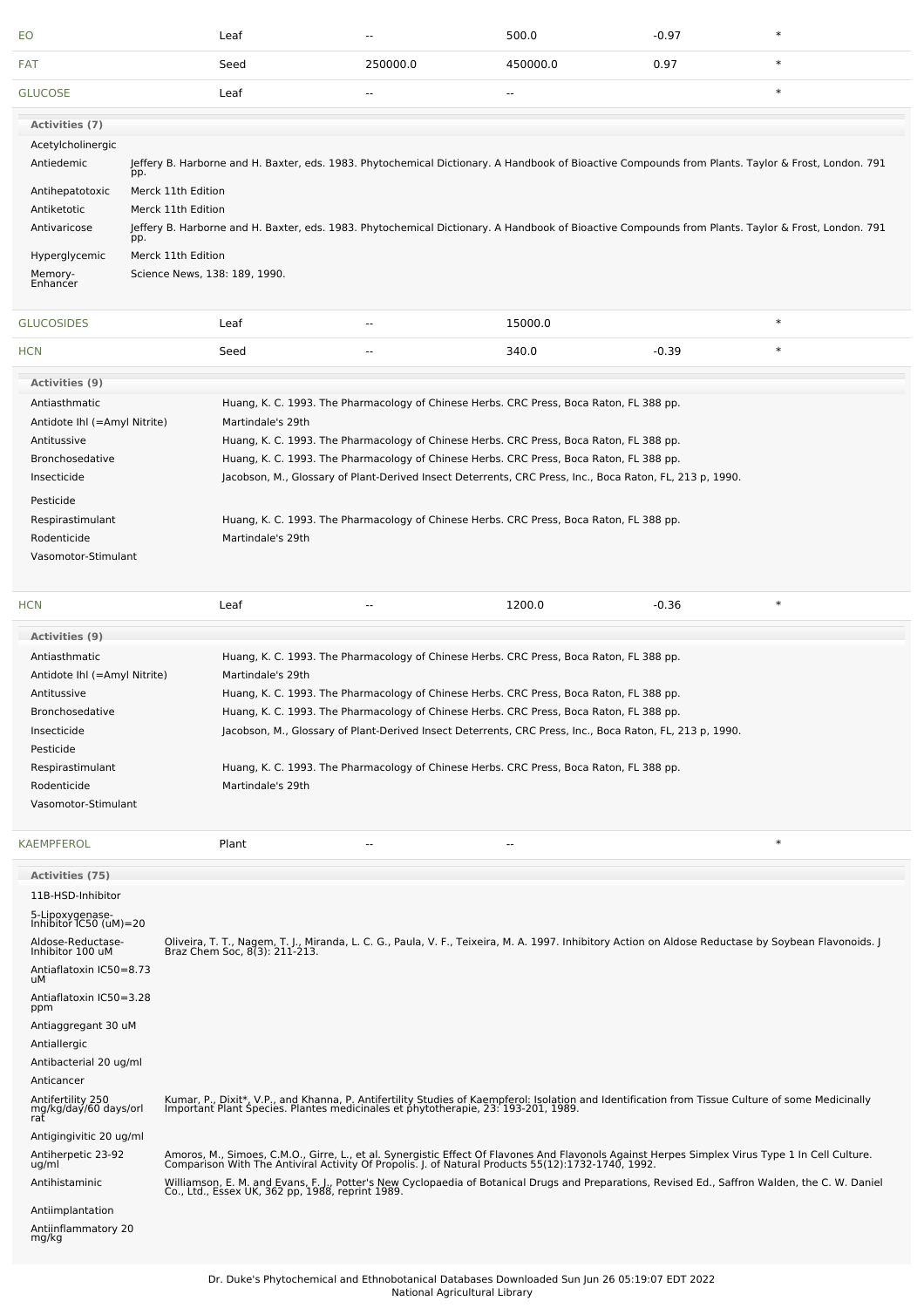| Antiinflammatory 200<br>mg/kg ipr rat                                                    |                                                                                                                                                                                                                                             |
|------------------------------------------------------------------------------------------|---------------------------------------------------------------------------------------------------------------------------------------------------------------------------------------------------------------------------------------------|
| Antileukemic IC50=3.1<br>ug/ml                                                           | Life Sciences 55: 1061.                                                                                                                                                                                                                     |
| Antilymphocytic                                                                          | Jeffery B. Harborne and H. Baxter, eds. 1983. Phytochemical Dictionary. A Handbook of Bioactive Compounds from Plants. Taylor & Frost,<br>London. 791 pp.                                                                                   |
| Antimutagenic<br>ID50=10-40 nM<br>Antioxidant IC50=40 uM<br>Antioxidant 3/4<br>quercetin | Phenolic Compounds in Food and Their Effects on Health. Antioxidants & Cancer Prevention. Huang, M.T., Ho, C.T. and Lee, C.Y. eds. 1992. ACS<br>Symposium Series 507.ACS, Washington 402 pp.                                                |
| Antioxidant IC50=1.2<br>ug/ml                                                            |                                                                                                                                                                                                                                             |
| Antiperiodontic 20<br>ug/ml                                                              |                                                                                                                                                                                                                                             |
| Antiplaque 20 ug/ml<br>Antiradicular 7 x<br>quercetin                                    |                                                                                                                                                                                                                                             |
| Antiseptic 20 ug/ml                                                                      |                                                                                                                                                                                                                                             |
| Antiserotonin 200<br>mg/kg ipr rat                                                       |                                                                                                                                                                                                                                             |
| Antispasmodic                                                                            | Williamson, E. M. and Evans, F. J., Potter's New Cyclopaedia of Botanical Drugs and Preparations, Revised Ed., Saffron Walden, the C. W. Daniel<br>Co., Ltd., Essex UK, 362 pp, 1988, reprint 1989.                                         |
| Antistaphylococcic<br>Antitumor                                                          |                                                                                                                                                                                                                                             |
| Antitumor-Promoter                                                                       | Yasukawa, K., Takido, M., Takeuchi, M., Sato, Y., Nitta, K., and Nakagawa, S. 1989. Inhibitory Effects of Flavonol Glycosides on 12-O-<br>TetradecanoyIphorbol-13-acetate-Induced Tumor Promotion. Chem. Pharm. Bull. 38(3): 774-776, 1990. |
| Antiulcer 50-200 mg/kg<br>ipr rat                                                        |                                                                                                                                                                                                                                             |
| Antiviral 23-92 ug/ml<br>Apoptotic 60 uM                                                 |                                                                                                                                                                                                                                             |
| Aromatase-Inhibitor<br>IC12=1 uM/l<br>COX-2-Inhibitor                                    | Journal of Medicinal Food 2: 235.1999.                                                                                                                                                                                                      |
| Cancer-Preventive                                                                        | Stitt, P. A. Why George Should Eat Broccoli. Dougherty Co, Milwaukee, WI, 1990, 399 pp.                                                                                                                                                     |
| Carcinogenic                                                                             | Hutchings, A, Scott, AH, Lewis, G, and Cunningham, A. 1996. Zulu Medicinal Plants. An inventory. University of Natal Press, Pietermaritzburg.<br>450 pp.                                                                                    |
| Choleretic<br>Copper-Chelator                                                            | Leung, A. Y. and Foster, S. 1995. Encyclopedia of Common Natural Ingredients 2nd Ed. John Wiley & Sons, New York. 649 pp.                                                                                                                   |
| Cyclooxygenase-<br>Inhibitor IC50 (uM) =20<br>Cytotoxic                                  |                                                                                                                                                                                                                                             |
| Diaphoretic?<br>Diuretic                                                                 | Lawrence Review of Natural Products, Dec-90.                                                                                                                                                                                                |
| uM/l                                                                                     | Estrogenic EC50=0.1-25 Journal of Medicinal Food 2: 227.1999                                                                                                                                                                                |
| Estrogenic EC50=0.56<br>uМ                                                               |                                                                                                                                                                                                                                             |
| Fungicide 20 ug/ml                                                                       | Father Nature's Farmacy: The aggregate of all these three-letter citations.                                                                                                                                                                 |
| HIV-RT-Inhibitor<br>IC50=50-150 ug/ml<br>Hepatoprotective                                | Garcia, J., Morin,* C., Nyasse, B., Sondengam, B-L., Tchouankeu, J-C., and Tsamo, E. Complete Structural Assignments Of An Ergosterol<br>Derivative From Entandrophragma utile. Journal of Natural Products, 54(1): 136-142, 1991           |
| IC50=5.46 uM<br>Hepatoprotective<br>$IC50 = 1.30$ ppm                                    |                                                                                                                                                                                                                                             |
| Hypotensive                                                                              |                                                                                                                                                                                                                                             |
| ICAM-1-Inhibitor                                                                         |                                                                                                                                                                                                                                             |
| Inotropic<br>lodothyronine-<br>Deiodinase-Inhibitor                                      | Jeffery B. Harborne and H. Baxter, eds. 1983. Phytochemical Dictionary. A Handbook of Bioactive Compounds from Plants. Taylor & Frost,<br>London. 791 pp.                                                                                   |
| JNK-Inhibitor<br>Lipoxygenase-Inhibitor                                                  | Jeffery B. Harborne and H. Baxter, eds. 1983. Phytochemical Dictionary. A Handbook of Bioactive Compounds from Plants. Taylor & Frost,                                                                                                      |
| MAO-Inhibitor                                                                            | Londón. 791 pp.                                                                                                                                                                                                                             |
| Mutagenic                                                                                |                                                                                                                                                                                                                                             |
| NO-Inhibitor IC50=13.9<br>uМ                                                             |                                                                                                                                                                                                                                             |
| Natriuretic<br>Neuroprotective<br>PAF-Inhibitor                                          |                                                                                                                                                                                                                                             |
| Pesticide                                                                                |                                                                                                                                                                                                                                             |
| Protisticide                                                                             | Meckes, M., Calzada, F., Tapia-Contreras, A., Cedillo-Rivera, R. 1999. Antiprotozoal Properties of Helianthemum glomeratum. Phytotherapy<br>Research, 13(2): 102-105.                                                                       |
| Quinone-Reductase-<br>Inducer 3 uM                                                       |                                                                                                                                                                                                                                             |
| TNF-alpha-Inhibitor<br>$IC50 = 3.99$ uM                                                  |                                                                                                                                                                                                                                             |
| Teratologic<br>Topoisomerase-I-<br>Inhibitor                                             | Santti, R., Makela, S., Strauss, L., Korman, J., Kostian, M. L. 1998. Phytoestrogens: Potential Endocrine Disruptors in Males. Toxicol Ind Health, 14:<br>223-237.                                                                          |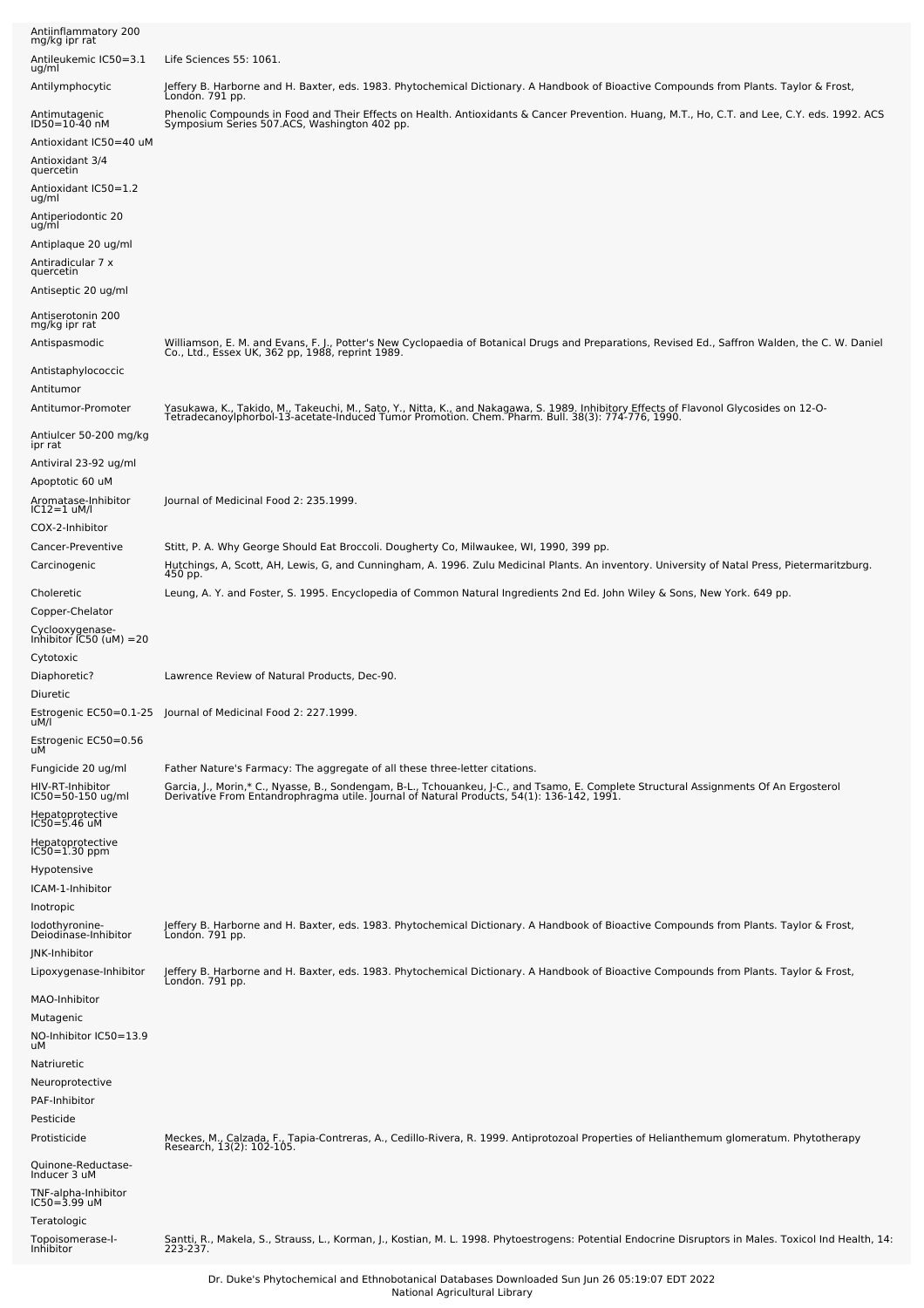| Topoisomerase-II-<br>Inhibitor $IC50 = 8.1$ ug/ml | Constantinou, A., Mehta, R., Runyan, C., Rao, K., Vaughan, A., Moon, R. 1995. Flavonoids as DNA Topoisomerase Antagonists and Poisons:<br>Structure-Activity Relationships. J Natural Products, 58: 217-225. |
|---------------------------------------------------|--------------------------------------------------------------------------------------------------------------------------------------------------------------------------------------------------------------|
| Tyrosinase-Inhibitor<br>ID50=230 uM               |                                                                                                                                                                                                              |
| Uterotrophic EC50=0.1-<br>25 uM/l                 | lournal of Medicinal Food 2: 227.1999.                                                                                                                                                                       |
| Vasodilator                                       |                                                                                                                                                                                                              |
| cAMP-<br>Phosphodiesterase-<br>Inhibitor          |                                                                                                                                                                                                              |
| iNOS-Inhibitor IC50=<br>$<$ 15 uM                 |                                                                                                                                                                                                              |
| iNOS-Inhibitor<br>$IC50 = 13.9$ uM                |                                                                                                                                                                                                              |
|                                                   |                                                                                                                                                                                                              |

| LINOLENIC-ACID        | Seed                                                                                                                                                      | 3300.0                   | 3960.0  | $-0.51$ | $\ast$ |  |
|-----------------------|-----------------------------------------------------------------------------------------------------------------------------------------------------------|--------------------------|---------|---------|--------|--|
| <b>MANDELONITRILE</b> | Plant                                                                                                                                                     | $\overline{\phantom{m}}$ | $- -$   |         | $\ast$ |  |
| MYRISTIC-ACID         | Seed                                                                                                                                                      | 450.0                    | 540.0   | $-0.29$ | $\ast$ |  |
| <b>Activities (6)</b> |                                                                                                                                                           |                          |         |         |        |  |
| Antioxidant IC71=60   |                                                                                                                                                           |                          |         |         |        |  |
| Cancer-Preventive     | Stitt, P. A. Why George Should Eat Broccoli. Dougherty Co, Milwaukee, WI, 1990, 399 pp.                                                                   |                          |         |         |        |  |
| Cosmetic              | Jeffery B. Harborne and H. Baxter, eds. 1983. Phytochemical Dictionary. A Handbook of Bioactive Compounds from Plants. Taylor & Frost, London.<br>791 pp. |                          |         |         |        |  |
| Hypercholesterolemic  | Spiller, G. A. 1996 (Spiller, G. A. Ed. 1996. CRC Handbook of Lipids in Human Nutrition. CRC Press. Boca Raton, FL. 233 pp.)                              |                          |         |         |        |  |
| Lubricant             | Jeffery B. Harborne and H. Baxter, eds. 1983. Phytochemical Dictionary. A Handbook of Bioactive Compounds from Plants. Taylor & Frost, London.<br>791 pp. |                          |         |         |        |  |
| Nematicide            | Nigg, H.N. and Seigler, D.S., eds. 1992. Phytochemical Resources for Medicine and Agriculture. Plenum Press, New York. 445 pp.                            |                          |         |         |        |  |
| OLEIC-ACID            | Seed                                                                                                                                                      | 18350.0                  | 22020.0 | $-0.8$  | $\ast$ |  |

| Activities (18)                    |                    |                          |                                                                                                          |                                                                                                                                                                                                          |  |
|------------------------------------|--------------------|--------------------------|----------------------------------------------------------------------------------------------------------|----------------------------------------------------------------------------------------------------------------------------------------------------------------------------------------------------------|--|
| 5-Alpha-Reductase-<br>Inhibitor    |                    |                          |                                                                                                          |                                                                                                                                                                                                          |  |
| Allergenic                         |                    |                          |                                                                                                          |                                                                                                                                                                                                          |  |
| Alpha-Reductase-<br>Inhibitor      |                    |                          |                                                                                                          |                                                                                                                                                                                                          |  |
| Anemiagenic                        |                    |                          |                                                                                                          |                                                                                                                                                                                                          |  |
| Antialopecic                       |                    |                          |                                                                                                          |                                                                                                                                                                                                          |  |
| Antiandrogenic                     |                    |                          |                                                                                                          |                                                                                                                                                                                                          |  |
| Antiinflammatory<br>$IC50 = 21$ uM |                    |                          |                                                                                                          |                                                                                                                                                                                                          |  |
| Antileukotriene-D4<br>$IC50=21$ uM |                    |                          |                                                                                                          |                                                                                                                                                                                                          |  |
| Cancer-Preventive                  |                    |                          | Stitt, P. A. Why George Should Eat Broccoli. Dougherty Co, Milwaukee, WI, 1990, 399 pp.                  |                                                                                                                                                                                                          |  |
| Choleretic 5 ml/man                |                    |                          |                                                                                                          |                                                                                                                                                                                                          |  |
| Dermatitigenic                     |                    |                          |                                                                                                          |                                                                                                                                                                                                          |  |
| FLavor FEMA 1-30                   |                    |                          | Aloe Research Council - Duke writeup of non-peer reviewd book by Coats and draft by Henry                |                                                                                                                                                                                                          |  |
| Hypocholesterolemic                |                    |                          |                                                                                                          | Spiller, G. A. 1996 (Spiller, G. A. Ed. 1996. CRC Handbook of Lipids in Human Nutrition. CRC Press. Boca Raton, FL. 233 pp.)                                                                             |  |
| Insectifuge                        |                    |                          | Jacobson, M., Glossary of Plant-Derived Insect Deterrents, CRC Press, Inc., Boca Raton, FL, 213 p, 1990. |                                                                                                                                                                                                          |  |
| Irritant                           | Merck 11th Edition |                          |                                                                                                          |                                                                                                                                                                                                          |  |
| Percutaneostimulant                |                    |                          |                                                                                                          | Seki, T., Toeda, C., Kawaguchi, T., Juni, K., Sugibayashi, K., and Morimoto, Y. 1990. Enhanced Transdermal Delivery of Zidovudine in Rats and<br>Human Skin. Chem. Pharm. Bull. 38(11): 3086-3089, 1990. |  |
| Perfumery                          |                    |                          | Aloe Research Council - Duke writeup of non-peer reviewd book by Coats and draft by Henry                |                                                                                                                                                                                                          |  |
| Propecic                           |                    |                          |                                                                                                          |                                                                                                                                                                                                          |  |
| P-COUMARIC-ACID                    | Plant              | $\overline{\phantom{a}}$ | --                                                                                                       | $\ast$                                                                                                                                                                                                   |  |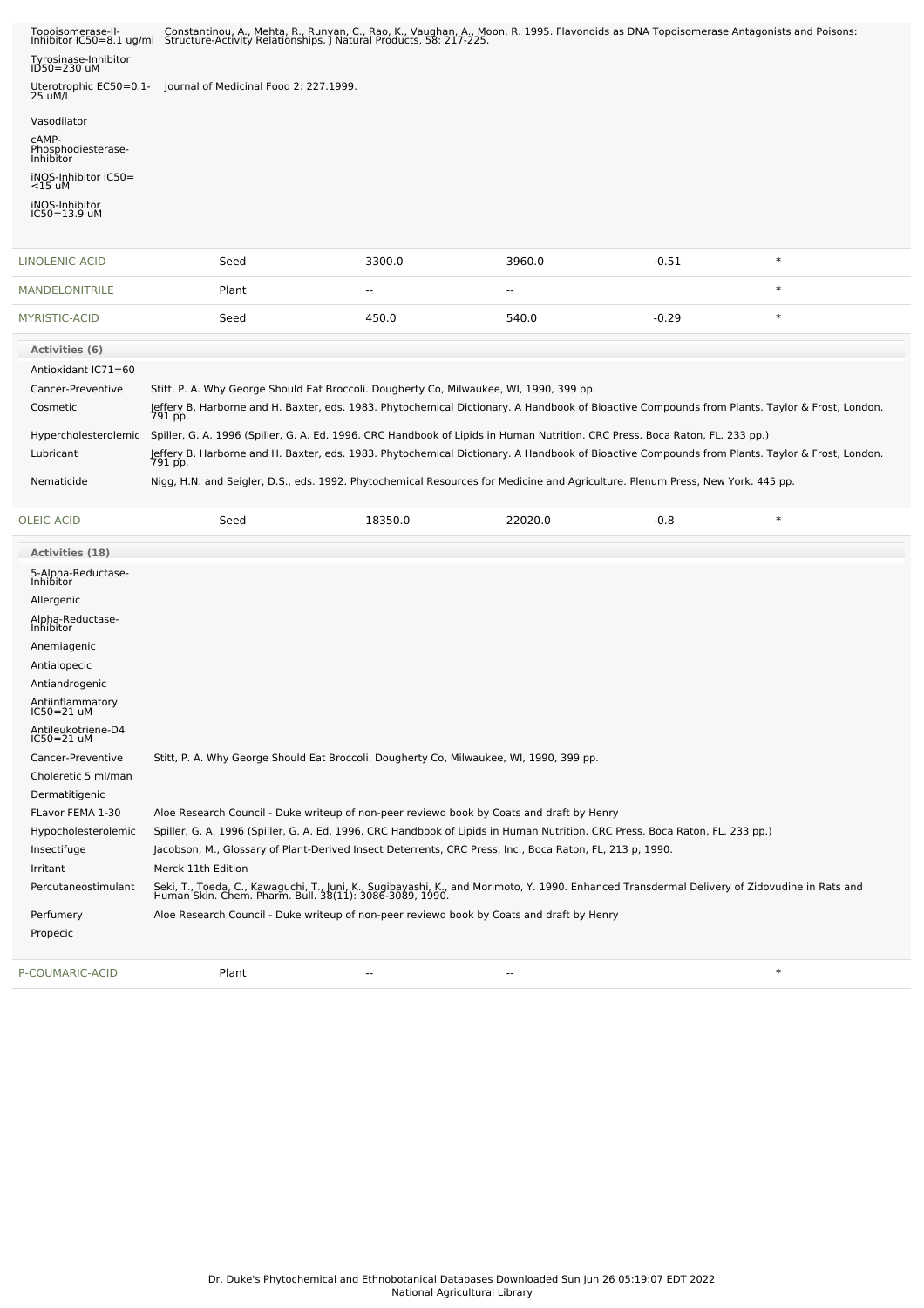| <b>Activities (25)</b>                                    |                                                                                                                                                                                                        |                                              |                                                                                                                                                                                                            |         |                                                                                                                                                                                                                                   |
|-----------------------------------------------------------|--------------------------------------------------------------------------------------------------------------------------------------------------------------------------------------------------------|----------------------------------------------|------------------------------------------------------------------------------------------------------------------------------------------------------------------------------------------------------------|---------|-----------------------------------------------------------------------------------------------------------------------------------------------------------------------------------------------------------------------------------|
| Aldose-Reductase-Inhibitor 4                              |                                                                                                                                                                                                        |                                              | Ichikawa, K., et al. 1991. Isolation and Structure Determination of Aldose Reductase Inhibitors from Traditional Thai Medicine, and<br>Syntheses of Their Derivatives. Sankyo Kenkyusho Nempo, 43: 99-110. |         |                                                                                                                                                                                                                                   |
| ug/ml (weak activity)<br>Allelopathic                     | Frost, London. 791 pp.                                                                                                                                                                                 |                                              | leffery B. Harborne and H. Baxter, eds. 1983. Phytochemical Dictionary. A Handbook of Bioactive Compounds from Plants. Taylor &                                                                            |         |                                                                                                                                                                                                                                   |
| Antibacterial                                             | Pharmazie, 46: 156, 1991.                                                                                                                                                                              |                                              |                                                                                                                                                                                                            |         |                                                                                                                                                                                                                                   |
| Anticlastogen                                             |                                                                                                                                                                                                        |                                              |                                                                                                                                                                                                            |         |                                                                                                                                                                                                                                   |
| Antifertility                                             |                                                                                                                                                                                                        |                                              |                                                                                                                                                                                                            |         |                                                                                                                                                                                                                                   |
| Antihepatotoxic                                           | Frost, London. 791 pp.                                                                                                                                                                                 |                                              | Jeffery B. Harborne and H. Baxter, eds. 1983. Phytochemical Dictionary. A Handbook of Bioactive Compounds from Plants. Taylor &                                                                            |         |                                                                                                                                                                                                                                   |
| Antileukemic IC50=25-56 ug/ml                             | Med, 31(1):37-46.                                                                                                                                                                                      |                                              |                                                                                                                                                                                                            |         | Chiang, L. C., Chiang, W., Chang, M. Y., Ng, L. T., Lin, C. C. 2003. Antileukemic activity of selected natural products in Taiwan. Am J Chin                                                                                      |
| Antinitrosaminic<br>Antioxidant IC24=30 ppm               |                                                                                                                                                                                                        |                                              | Joseph, J., Nadeau, D. and Underwood, A. 2001. The Color Code. Hyperion, NY.                                                                                                                               |         |                                                                                                                                                                                                                                   |
| Antioxidant 1/3 BHA                                       |                                                                                                                                                                                                        |                                              |                                                                                                                                                                                                            |         |                                                                                                                                                                                                                                   |
| Antiperoxidant IC50=>100 uM                               | Planta Medica, 57: A54, 1991.                                                                                                                                                                          |                                              |                                                                                                                                                                                                            |         |                                                                                                                                                                                                                                   |
| Antiseptic                                                |                                                                                                                                                                                                        |                                              |                                                                                                                                                                                                            |         |                                                                                                                                                                                                                                   |
| Antispasmodic                                             | Press, London. 296pp.                                                                                                                                                                                  |                                              |                                                                                                                                                                                                            |         | Newall, C. A., Anderson, L. A. and Phillipson, J. D. 1996. Herbal Medicine - A Guide for Health-care Professionals. The Pharmaceutical                                                                                            |
| Antitumor                                                 |                                                                                                                                                                                                        |                                              |                                                                                                                                                                                                            |         |                                                                                                                                                                                                                                   |
| Cancer-Preventive                                         |                                                                                                                                                                                                        |                                              |                                                                                                                                                                                                            |         |                                                                                                                                                                                                                                   |
| Chemopreventive                                           |                                                                                                                                                                                                        |                                              |                                                                                                                                                                                                            |         |                                                                                                                                                                                                                                   |
| Choleretic                                                |                                                                                                                                                                                                        |                                              |                                                                                                                                                                                                            |         |                                                                                                                                                                                                                                   |
| Cytotoxic                                                 | Frost, London. 791 pp.                                                                                                                                                                                 |                                              | Jeffery B. Harborne and H. Baxter, eds. 1983. Phytochemical Dictionary. A Handbook of Bioactive Compounds from Plants. Taylor &                                                                            |         |                                                                                                                                                                                                                                   |
| Diaphoretic?                                              |                                                                                                                                                                                                        | Lawrence Review of Natural Products, Dec-90. |                                                                                                                                                                                                            |         |                                                                                                                                                                                                                                   |
| Fungicide                                                 |                                                                                                                                                                                                        |                                              | Nigg, H.N. and Seigler, D.S., eds. 1992. Phytochemical Resources for Medicine and Agriculture. Plenum Press, New York. 445 pp.                                                                             |         |                                                                                                                                                                                                                                   |
| Lipoxygenase-Inhibitor IC11=5<br>mM                       |                                                                                                                                                                                                        |                                              |                                                                                                                                                                                                            |         | Oszmianski, J. and Lee, C.Y. 1990. Inhibitory Effect of Phenolics on Carotene Bleaching in Vegetables. J. Agric. Food Chem. 38: 688-690.                                                                                          |
| Pesticide                                                 |                                                                                                                                                                                                        |                                              |                                                                                                                                                                                                            |         |                                                                                                                                                                                                                                   |
| Prostaglandigenic                                         |                                                                                                                                                                                                        |                                              |                                                                                                                                                                                                            |         |                                                                                                                                                                                                                                   |
| Prostaglandin-Synthesis-Inhibitor                         |                                                                                                                                                                                                        |                                              |                                                                                                                                                                                                            |         |                                                                                                                                                                                                                                   |
| Tyrosinase-Inhibitor ID50=3,650<br>uМ                     |                                                                                                                                                                                                        |                                              |                                                                                                                                                                                                            |         |                                                                                                                                                                                                                                   |
| PALMITIC-ACID                                             | Seed                                                                                                                                                                                                   | 2475.0                                       | 2970.0                                                                                                                                                                                                     | $-0.64$ | $\ast$                                                                                                                                                                                                                            |
|                                                           |                                                                                                                                                                                                        |                                              |                                                                                                                                                                                                            |         |                                                                                                                                                                                                                                   |
| <b>Activities (13)</b><br>5-Alpha-Reductase-              |                                                                                                                                                                                                        |                                              |                                                                                                                                                                                                            |         |                                                                                                                                                                                                                                   |
| <b>Inhibitor</b>                                          |                                                                                                                                                                                                        |                                              |                                                                                                                                                                                                            |         |                                                                                                                                                                                                                                   |
| Antialopecic                                              |                                                                                                                                                                                                        |                                              |                                                                                                                                                                                                            |         |                                                                                                                                                                                                                                   |
| Antiandrogenic                                            |                                                                                                                                                                                                        |                                              |                                                                                                                                                                                                            |         |                                                                                                                                                                                                                                   |
| Antifibrinolytic<br>Antioxidant IC40=60                   | Economic & Medicinal Plant Research, 1: 53.                                                                                                                                                            |                                              |                                                                                                                                                                                                            |         |                                                                                                                                                                                                                                   |
| FLavor FEMA 1                                             |                                                                                                                                                                                                        |                                              | Aloe Research Council - Duke writeup of non-peer reviewd book by Coats and draft by Henry                                                                                                                  |         |                                                                                                                                                                                                                                   |
| Hemolytic                                                 |                                                                                                                                                                                                        |                                              | Bisset, N.G., ed. 1994. Herbal Drugs and Phytopharmaceuticals. CRC Press. Boca Raton, FL. 566 pp.                                                                                                          |         |                                                                                                                                                                                                                                   |
| Hypercholesterolemic                                      |                                                                                                                                                                                                        |                                              | Spiller, G. A. 1996 (Spiller, G. A. Ed. 1996. CRC Handbook of Lipids in Human Nutrition. CRC Press. Boca Raton, FL. 233 pp.)                                                                               |         |                                                                                                                                                                                                                                   |
| Lubricant                                                 |                                                                                                                                                                                                        |                                              | Jeffery B. Harborne and H. Baxter, eds. 1983. Phytochemical Dictionary. A Handbook of Bioactive Compounds from Plants. Taylor & Frost,<br>London. 791 pp.                                                  |         |                                                                                                                                                                                                                                   |
| Nematicide                                                |                                                                                                                                                                                                        |                                              | Nigg, H.N. and Seigler, D.S., eds. 1992. Phytochemical Resources for Medicine and Agriculture. Plenum Press, New York. 445 pp.                                                                             |         |                                                                                                                                                                                                                                   |
| Pesticide                                                 |                                                                                                                                                                                                        |                                              |                                                                                                                                                                                                            |         |                                                                                                                                                                                                                                   |
| Propecic                                                  |                                                                                                                                                                                                        |                                              |                                                                                                                                                                                                            |         |                                                                                                                                                                                                                                   |
| Soap                                                      | Londón. 791 pp.                                                                                                                                                                                        |                                              | Jeffery B. Harborne and H. Baxter, eds. 1983. Phytochemical Dictionary. A Handbook of Bioactive Compounds from Plants. Taylor & Frost,                                                                     |         |                                                                                                                                                                                                                                   |
| <b>PROTEIN</b>                                            | Seed                                                                                                                                                                                                   |                                              | 31000.0                                                                                                                                                                                                    | $-1.8$  | $\ast$                                                                                                                                                                                                                            |
| PRULAURASIN                                               | Leaf                                                                                                                                                                                                   |                                              |                                                                                                                                                                                                            |         | $\ast$                                                                                                                                                                                                                            |
| <b>PRUNASIN</b>                                           | Leaf                                                                                                                                                                                                   | 14000.0                                      | 15000.0                                                                                                                                                                                                    | 1.41    | $\ast$                                                                                                                                                                                                                            |
|                                                           |                                                                                                                                                                                                        |                                              |                                                                                                                                                                                                            |         |                                                                                                                                                                                                                                   |
| Activities (2)                                            |                                                                                                                                                                                                        |                                              |                                                                                                                                                                                                            |         |                                                                                                                                                                                                                                   |
|                                                           |                                                                                                                                                                                                        |                                              |                                                                                                                                                                                                            |         |                                                                                                                                                                                                                                   |
| Aldose-Reductase-<br>Inhibitor 0.1 mM/l rat<br>Cyanogenic | Cooper-Driver, G. A., Chemical substances in plants toxic to animals, pp. 213-47 in Rechcigl, M., Jr., ed. CRC Handbook of Naturally Occurring<br>Food Toxicants, CRC Press, Boca Raton, 1983, 339 pp. |                                              |                                                                                                                                                                                                            |         | Fujita, T., Ohira, K., Miyatake, K., Nakano, Y., Nakayama, M. 1995. Inhibitory Effect of Perillosides A and C, Related Monoterpene Glucosides on<br>Aldose Reductase and Their Structure-Activity Relationships. Chem Pharm Bull, |

| Activities (176)                        |                                                                                                                                |
|-----------------------------------------|--------------------------------------------------------------------------------------------------------------------------------|
| 11B-HSD-Inhibitor                       |                                                                                                                                |
| 5-Lipoxygenase-Inhibitor<br>IC50 (uM)=4 |                                                                                                                                |
| ATPase-Inhibitor                        | Nigg, H.N. and Seigler, D.S., eds. 1992. Phytochemical Resources for Medicine and Agriculture. Plenum Press, New York. 445 pp. |
|                                         |                                                                                                                                |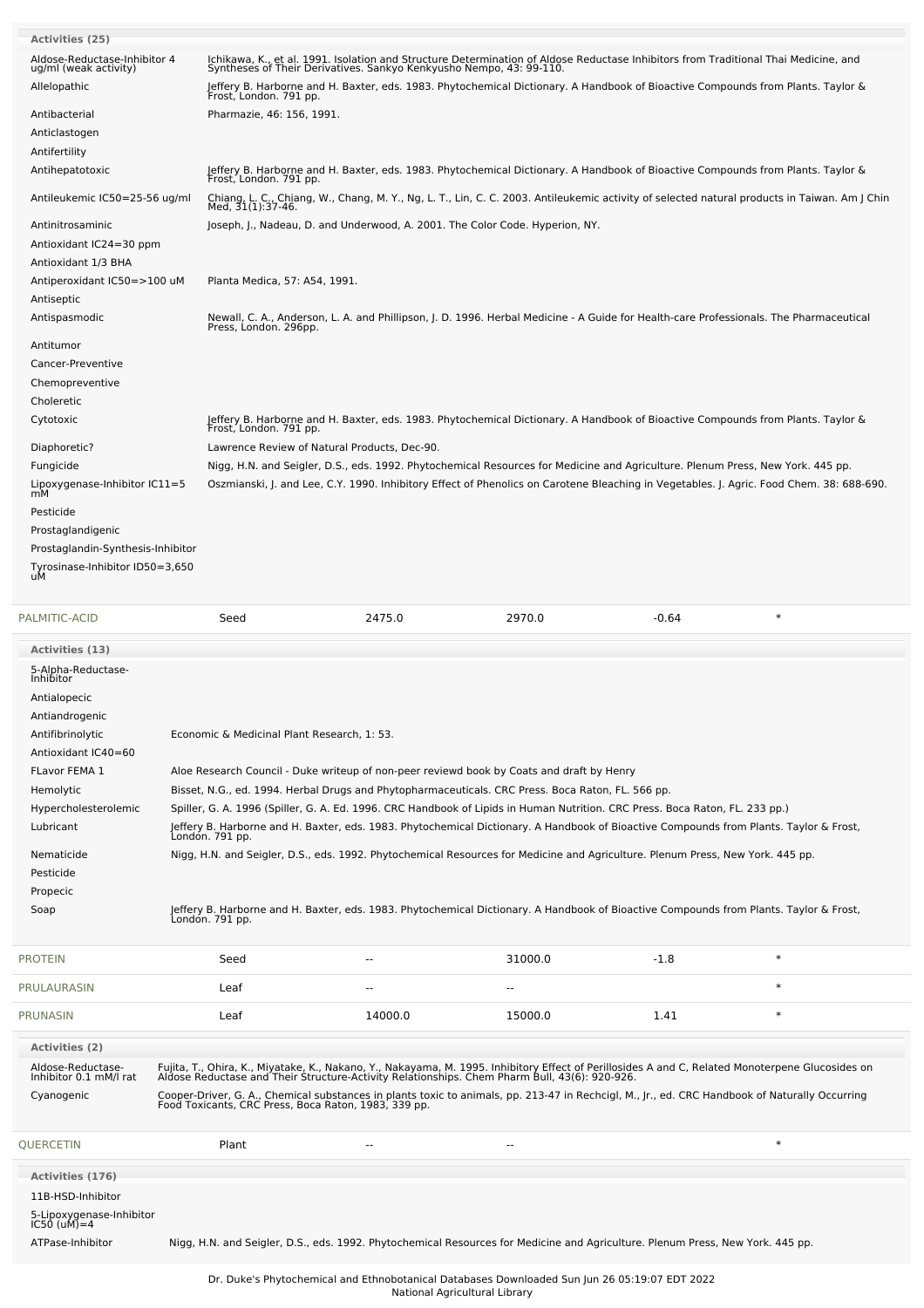| Aldehyde-Oxidase-<br>Inhibitor IC70-96=10 uM                                       |                                                                                                                                                                                                                                                                          |
|------------------------------------------------------------------------------------|--------------------------------------------------------------------------------------------------------------------------------------------------------------------------------------------------------------------------------------------------------------------------|
| Aldose-Reductase-<br>Inhibitor 100 uM                                              |                                                                                                                                                                                                                                                                          |
| Aldose-Reductase-<br>Inhibitor 4 ug/ml                                             | Ichikawa, K., et al. 1991. Isolation and Structure Determination of Aldose Reductase Inhibitors from Traditional Thai Medicine, and Syntheses of<br>Their Derivatives. Sankyo Kenkyusho Nempo, 43: 99-110.                                                               |
| Aldose-Reductase-<br>Inhibitor IC50=0.84<br>ug/ml cow                              | Okada, Y, et al. 1995. Search for Naturally Occurring Substances to Prevent the Complications of Diabetes. II. Inhibitory Effect of Coumarin and<br>Flavonoid Derivatives on Bovine Lens Aldose Reductase and Rabbit Platelet Aggregation.Chem Pharm Bull43(8):1385-1387 |
| Aldose-Reductase-<br>Inhibitor IC50=0.344 uM                                       | Mao, X. M., Zhang, J. Q. 1993. Inhibition of Aldose Reductase by Extracts of Chinese Herbal Medicine. Zhongguo Zhongyao Zazhi , 18(10): 623-<br>624.                                                                                                                     |
| Allelochemic IC82=1 mM                                                             | Lydon, J. & Duke, S., The potential of pesticides from plants, pp. 1-41 in Craker, L. & Simon, J., eds, Herbs, Spices & Medicinal Plants: Recent<br>Advances in Botany, Horticulture, & Pharmacology, v. 4, Oryx Press, Phoenix, 1989, 267pp.                            |
| Allergenic                                                                         | Jeffery B. Harborne and H. Baxter, eds. 1983. Phytochemical Dictionary. A Handbook of Bioactive Compounds from Plants. Taylor & Frost,<br>London. 791 pp.                                                                                                                |
| Analgesic<br>AntiCrohn's 400<br>mg/man/3x/day<br>AntiGTF ID50=120 ug/ml<br>AntiHIV | Pizzorno, J.E. and Murray, M.T. 1985. A Textbook of Natural Medicine. John Bastyr College Publications, Seattle, Washington (Looseleaf).                                                                                                                                 |
| AntiPMS 500<br>mg/2x/day/wmn<br>Antiaflatoxin IC50=25<br>uМ                        | Pizzorno, J.E. and Murray, M.T. 1985. A Textbook of Natural Medicine. John Bastyr College Publications, Seattle, Washington (Looseleaf).                                                                                                                                 |
| Antiaflatoxin IC50=7.5<br>ppm                                                      |                                                                                                                                                                                                                                                                          |
| Antiaggregant IC50=55<br>uМ                                                        | Economic & Medicinal Plant Research, 5: 333.                                                                                                                                                                                                                             |
| Antiaggregant 30 uM<br>Antiaging                                                   |                                                                                                                                                                                                                                                                          |
| Antiallergic IC50=14 uM<br>Antialzheimeran                                         | Jim Duke's personal files.                                                                                                                                                                                                                                               |
| Antianaphylactic<br>Antiangiogenic                                                 | Meli, R., Autore, G., Di Carlo, G., Capasso, F. Inhibitory Action of Quercetin on Intestinal Transit in Mice. Phytotherapy Research 4(5): 201, 1990.                                                                                                                     |
| Antiarthritic<br>Antiasthmatic IC50=14                                             |                                                                                                                                                                                                                                                                          |
| uМ<br>Antiatherosclerotic                                                          |                                                                                                                                                                                                                                                                          |
| Antibacterial                                                                      | Jeffery B. Harborne and H. Baxter, eds. 1983. Phytochemical Dictionary. A Handbook of Bioactive Compounds from Plants. Taylor & Frost,<br>London. 791 pp.                                                                                                                |
| Anticarcinomic (Breast)<br>IC50=1.5 uM                                             | Medline (post 1990 searches filed in my computer)                                                                                                                                                                                                                        |
| Anticariogenic ID50=120<br>ug/ml                                                   |                                                                                                                                                                                                                                                                          |
| Anticataract                                                                       | Pizzorno, J.E. and Murray, M.T. 1985. A Textbook of Natural Medicine. John Bastyr College Publications, Seattle, Washington (Looseleaf).                                                                                                                                 |
| Anticolitic 400<br>mg/man/3x/day<br>Anticomplementary                              |                                                                                                                                                                                                                                                                          |
| Anticystitic 1,000<br>mg/day/4 weeks                                               |                                                                                                                                                                                                                                                                          |
| Antidepressant<br>Antidermatitic                                                   | Pizzorno, J.E. and Murray, M.T. 1985. A Textbook of Natural Medicine. John Bastyr College Publications, Seattle, Washington (Looseleaf).                                                                                                                                 |
| Antidiabetic<br>Antielastase IC50=0.8                                              |                                                                                                                                                                                                                                                                          |
| ug/ml<br>Antiencephalitic                                                          | Economic & Medicinal Plant Research, 5: 199.                                                                                                                                                                                                                             |
| Antiescherichic                                                                    |                                                                                                                                                                                                                                                                          |
| Antiestrogenic<br>Antifeedant IC52=                                                |                                                                                                                                                                                                                                                                          |
| $<$ 1,000 ppm diet<br>Antifibrosarcomic                                            | Lydon, J. & Duke, S., The potential of pesticides from plants, pp. 1-41 in Craker, L. & Simon, J., eds, Herbs, Spices & Medicinal Plants: Recent<br>Advances in Botany, Horticulture, & Pharmacology, v. 4, Oryx Press, Phoenix,                                         |
| Antiflu                                                                            | Vlietinck, A.J. and Dommisse, R.A. eds. 1985. Advances in Medicinal Plant Research. Wiss. Verlag. Stuttgart.                                                                                                                                                             |
| Antigastric                                                                        | Rastitel'nye Resursy, 21: 85.                                                                                                                                                                                                                                            |
| Antigonadotropic                                                                   | Jeffery B. Harborne and H. Baxter, eds. 1983. Phytochemical Dictionary. A Handbook of Bioactive Compounds from Plants. Taylor & Frost,<br>Londón. 791 pp.                                                                                                                |
| Antihepatotoxic                                                                    | Joyeux, M., Rolland, A., Fleurentin, J., Mortier, F., and Dorfman, P. 1989. Tert-Butyl Hydroperoxide-Induced Injury in Isolated Rat Hepatocytes: A<br>Model for Studying Anti-Hepatotoxic Crude Drugs. Planta Medica 56(2): 171-173, 1990.                               |
| Antiherpetic 48-150<br>ug/ml                                                       |                                                                                                                                                                                                                                                                          |
| Antihistaminic IC50=<10<br>uМ                                                      |                                                                                                                                                                                                                                                                          |
| Antihydrophobic<br>Antihypertensive                                                | Vlietinck, A.J. and Dommisse, R.A. eds. 1985. Advances in Medicinal Plant Research. Wiss. Verlag. Stuttgart.<br>Huang, K. C. 1993. The Pharmacology of Chinese Herbs. CRC Press, Boca Raton, FL 388 pp.                                                                  |
| Antiinflammatory 20-150<br>mg/kg                                                   | Fitoterapia No.5-1990.                                                                                                                                                                                                                                                   |
| Antileishmanic IC50=64<br>Antileukemic IC50=10<br>uМ                               | Economic & Medicinal Plant Research, 5: 225.                                                                                                                                                                                                                             |
| Antileukemic IC50=>10<br>ug/ml                                                     | Life Sciences 55: 1061.                                                                                                                                                                                                                                                  |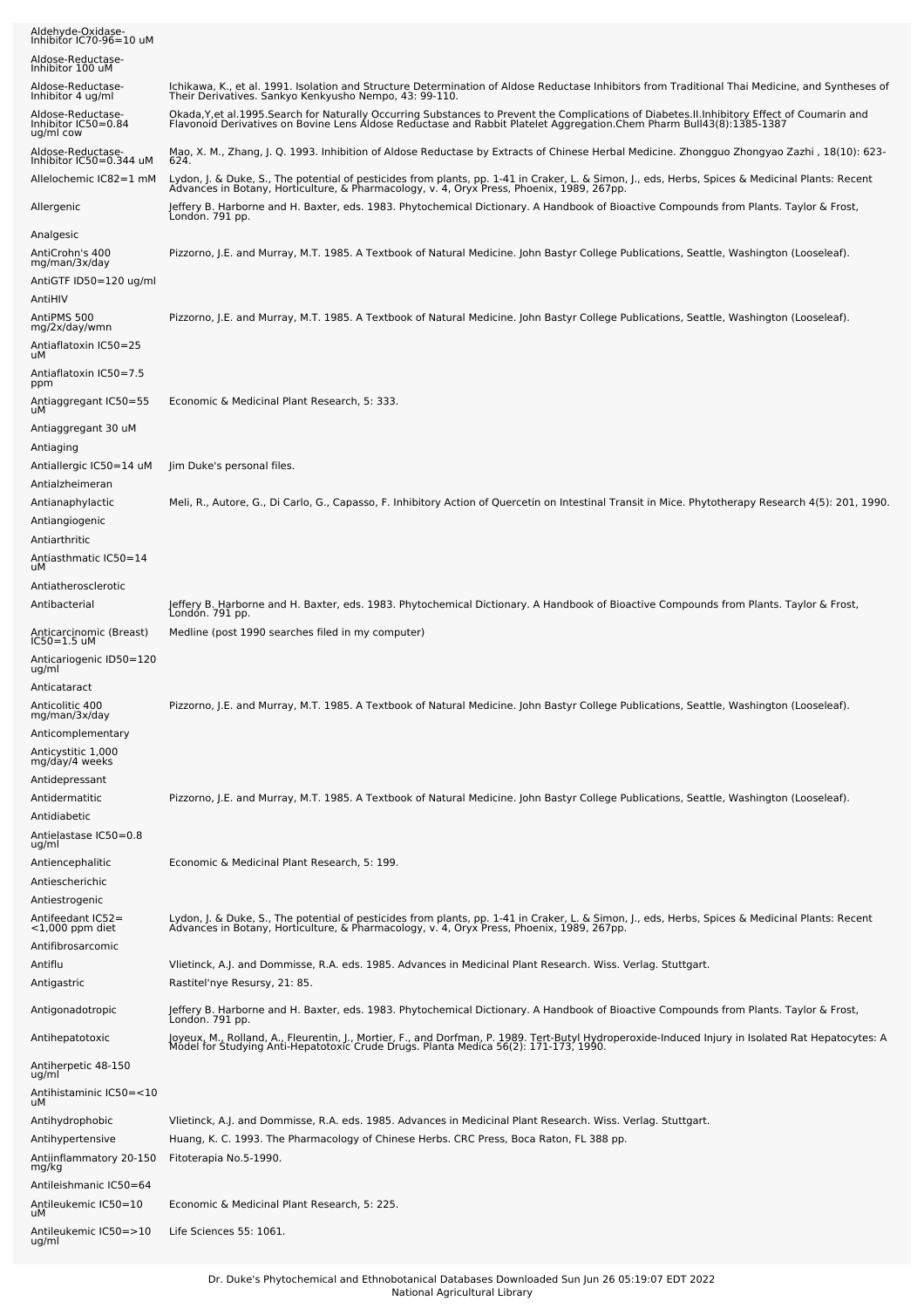| Antileukemic 5.5-60 uM<br>Antileukotriene<br>Antilipoperoxidant<br>$IC67 = 50$ | Pizzorno, J.E. and Murray, M.T. 1985. A Textbook of Natural Medicine. John Bastyr College Publications, Seattle, Washington (Looseleaf).                                                                                            |
|--------------------------------------------------------------------------------|-------------------------------------------------------------------------------------------------------------------------------------------------------------------------------------------------------------------------------------|
| Antimalarial IC50=1-6.4<br>ug/ml                                               | Medicinal and Poisonous Plants of the Tropics. Leeuwenberg, A.J.M., ed. Pudoc, Wageningen. 1987.                                                                                                                                    |
| Antimelanomic                                                                  |                                                                                                                                                                                                                                     |
| Antimetastatic<br>Antimutagenic ID50=2-5<br>nМ                                 | Phenolic Compounds in Food and Their Effects on Health. Antioxidants & Cancer Prevention. Huang, M.T., Ho, C.T. and Lee, C.Y. eds. 1992. ACS<br>Symposium Series 507.ACS, Washington 402 pp.                                        |
| Antimutagenic<br>ID50=0.62 ug/ml                                               |                                                                                                                                                                                                                                     |
| Antimyocarditic                                                                | Economic & Medicinal Plant Research, 5: 199.                                                                                                                                                                                        |
| Antinitrosaminic                                                               |                                                                                                                                                                                                                                     |
| Antinociceptive                                                                | Phenolic Compounds in Food and Their Effects on Health. Antioxidants & Cancer Prevention. Huang, M.T., Ho, C.T. and Lee, C.Y. eds. 1992. ACS                                                                                        |
| Antioxidant IC96=300<br>ppm                                                    | Symposium Series 507.ACS, Washington 402 pp.                                                                                                                                                                                        |
| Antioxidant ED50=2.3<br>uМ                                                     | Seidel, V., Verholle, M., Malard, Y., Tillequin, F., Fruchart, J-C., Duriez, P., Bailleul, F., Teissier, E. 2000. Phenylpropanoids from Ballota nigra L.<br>Inhibit in vitro LDL Peroxidation. Phytotherapy Research, 14(2): 93-9   |
| Antioxidant 4.7 x Vit. E<br>Antioxidant IC47=10 uM                             |                                                                                                                                                                                                                                     |
| Antipancreatitic                                                               | Joseph, J., Nadeau, D. and Underwood, A. 2001. The Color Code. Hyperion, NY.                                                                                                                                                        |
| Antiperiodontal                                                                | Pizzorno, J.E. and Murray, M.T. 1985. A Textbook of Natural Medicine. John Bastyr College Publications, Seattle, Washington (Looseleaf).                                                                                            |
| Antiperistaltic<br>Antipermeability                                            |                                                                                                                                                                                                                                     |
| Antiperoxidant                                                                 | Planta Medica, 57: A110, 1991.                                                                                                                                                                                                      |
| Antipharyngitic                                                                | Pizzorno, J.E. and Murray, M.T. 1985. A Textbook of Natural Medicine. John Bastyr College Publications, Seattle, Washington (Looseleaf).                                                                                            |
| Antiplaque                                                                     | Pizzorno, J.E. and Murray, M.T. 1985. A Textbook of Natural Medicine. John Bastyr College Publications, Seattle, Washington (Looseleaf).                                                                                            |
| -4.Antiplasmodial IC50=13<br>64                                                |                                                                                                                                                                                                                                     |
| Antipodriac                                                                    |                                                                                                                                                                                                                                     |
| Antipolio                                                                      | Pizzorno, J.E. and Murray, M.T. 1985. A Textbook of Natural Medicine. John Bastyr College Publications, Seattle, Washington (Looseleaf).                                                                                            |
| Antiproliferant 10 nM<br>Antiprostanoid                                        |                                                                                                                                                                                                                                     |
| Antiprostatitic                                                                | Joseph, J., Nadeau, D. and Underwood, A. 2001. The Color Code. Hyperion, NY.                                                                                                                                                        |
| Antipsoriac                                                                    | Pizzorno, J.E. and Murray, M.T. 1985. A Textbook of Natural Medicine. John Bastyr College Publications, Seattle, Washington (Looseleaf).                                                                                            |
| Antiradicular IC50=4.6<br>uМ                                                   | Planta Medica, 56(6): 695, 1990.                                                                                                                                                                                                    |
| Antispasmodic                                                                  |                                                                                                                                                                                                                                     |
| Antistreptococcic<br>ID50=120 ug/ml                                            |                                                                                                                                                                                                                                     |
| Antithiamin                                                                    | Phenolic Compounds in Food and Their Effects on Health, 69.                                                                                                                                                                         |
| Antithrombic                                                                   |                                                                                                                                                                                                                                     |
| Antitrypanosomic<br>IC50=13                                                    |                                                                                                                                                                                                                                     |
| Antitumor 10 uM                                                                |                                                                                                                                                                                                                                     |
| Antitumor (Bladder)                                                            |                                                                                                                                                                                                                                     |
| Antitumor (Breast)                                                             |                                                                                                                                                                                                                                     |
| Antitumor (Colon)<br>Antitumor (Lung)                                          |                                                                                                                                                                                                                                     |
| Antitumor (Ovary)                                                              |                                                                                                                                                                                                                                     |
| Antitumor (Skin) 20 uM                                                         |                                                                                                                                                                                                                                     |
| Antitumor-Promoter<br>Antiulcer                                                | Pizzorno, J.E. and Murray, M.T. 1985. A Textbook of Natural Medicine. John Bastyr College Publications, Seattle, Washington (Looseleaf).                                                                                            |
| Antiviral IC50=10 uM                                                           | Economic & Medicinal Plant Research, 5: 225.                                                                                                                                                                                        |
| Antiviral 48-150 ug/ml                                                         | Amoros, M., Simoes, C.M.O., Girre, L., et al. Synergistic Effect Of Flavones And Flavonols Against Herpes Simplex Virus Type 1 In Cell Culture.<br>Comparison With The Antiviral Activity Of Propolis. J. of Natural Products 55(   |
| Apoptotic 20-60 uM                                                             |                                                                                                                                                                                                                                     |
| Bacteristat 10 mg/ml<br>Bradycardiac                                           | Huang, K. C. 1993. The Pharmacology of Chinese Herbs. CRC Press, Boca Raton, FL 388 pp.                                                                                                                                             |
| <b>COMT-Inhibitor</b>                                                          |                                                                                                                                                                                                                                     |
| COX-2-Inhibitor <40 uM                                                         |                                                                                                                                                                                                                                     |
| Calmodulin-Antagonist<br>Cancer-Preventive                                     | Pizzorno, J.E. and Murray, M.T. 1985. A Textbook of Natural Medicine. John Bastyr College Publications, Seattle, Washington (Looseleaf).<br>Stitt, P. A. Why George Should Eat Broccoli. Dougherty Co, Milwaukee, WI, 1990, 399 pp. |
| Candidicide                                                                    |                                                                                                                                                                                                                                     |
| Capillariprotective<br>Carcinogenic 40,000<br>ppm (diet) mus                   | Merck 11th Edition<br>Nigg, H.N. and Seigler, D.S., eds. 1992. Phytochemical Resources for Medicine and Agriculture. Plenum Press, New York. 445 pp.                                                                                |
| Catabolic                                                                      |                                                                                                                                                                                                                                     |
| Copper-Chelator                                                                |                                                                                                                                                                                                                                     |
| Cyclooxygenase-Inhibitor<br>Cytochrome-P450-1A2-<br>Inhibitor                  |                                                                                                                                                                                                                                     |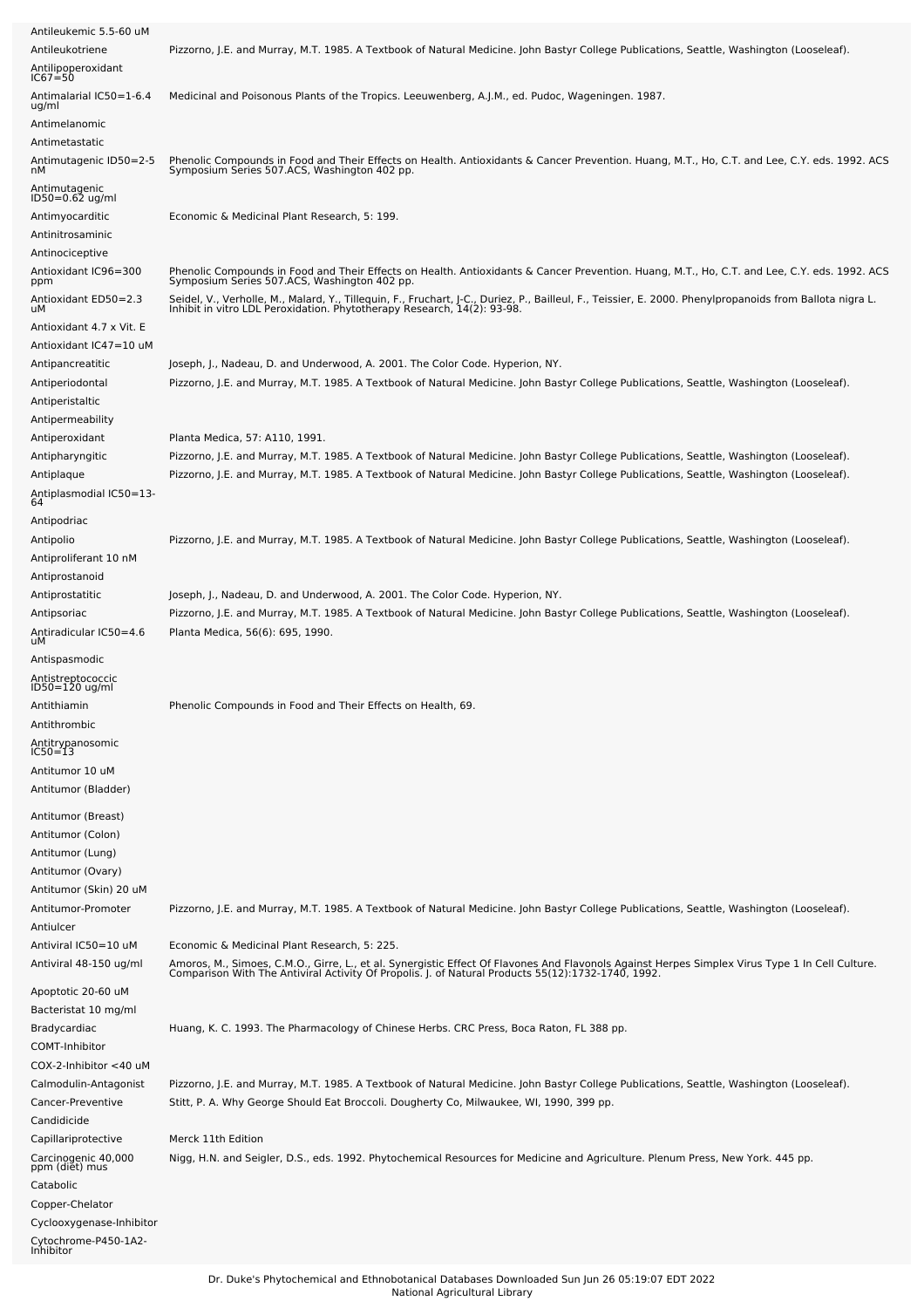| Cytotoxic ED50=70<br>ug/ml                                                                             | Matsukawa, Y., et al. The Effect of Quercetin and Other Flavonoids on Cell Cycle Progresssion and Growth of Human Gastric Cancer Cells. Planta<br>Medica, 56(6): 677, 1990.                                                                   |
|--------------------------------------------------------------------------------------------------------|-----------------------------------------------------------------------------------------------------------------------------------------------------------------------------------------------------------------------------------------------|
| Cytotoxic IC82=100<br>ug/ml                                                                            | Planta Medica, 57: A113, 1991.                                                                                                                                                                                                                |
| Deiodinase-Inhibitor<br>Diaphoretic?<br>Differentiator 5.5 uM<br>Estrogenic 10% genistein<br>Fungicide | Jim Duke's personal files.<br>Lawrence Review of Natural Products, Dec-90.                                                                                                                                                                    |
| Glucosyl-Transferase-<br>Inhibitor ID50=120 ug/ml                                                      |                                                                                                                                                                                                                                               |
| HIV-RT-Inhibitor IC50=<1<br>ug/ml                                                                      | Nakane, H., Fukushima, M., and Ono*, K. Differential Inhibition Of Reverse Transcriptase And Various DNA Polymerases By Digallic Acid And Its<br>Derivatives. Journal of Natural Products, 53(5): 1234-1240, 1990.                            |
| Hemostat                                                                                               | Huang, K. C. 1993. The Pharmacology of Chinese Herbs. CRC Press, Boca Raton, FL 388 pp.                                                                                                                                                       |
| Hepatomagenic 5,000<br>ppm (diet) rat<br>Hepatoprotective                                              | Phenolic Compounds in Food and Their Effects on Health. Antioxidants & Cancer Prevention. Huang, M.T., Ho, C.T. and Lee, C.Y. eds. 1992. ACS<br>Symposium Series 507.ACS, Washington 402 pp.                                                  |
| Hypoglycemic 100 mg/kg<br>orl rat                                                                      | Ivorra, M.D., Paya, M., and Villar, A. 1989. A Review of Natural Products and Plants as Potential Antidiabetic Drugs. Journal of<br>Ethnopharmacology, 27: 243-275, 1989.                                                                     |
| Inotropic<br>Insulinogenic                                                                             | Pizzorno, J.E. and Murray, M.T. 1985. A Textbook of Natural Medicine. John Bastyr College Publications, Seattle, Washington (Looseleaf).                                                                                                      |
| Juvabional                                                                                             | Lydon, J. & Duke, S., The potential of pesticides from plants, pp. 1-41 in Craker, L. & Simon, J., eds, Herbs, Spices & Medicinal Plants: Recent<br>Advances in Botany, Horticulture, & Pharmacology, v. 4, Oryx Press, Phoenix,              |
| Larvistat 8,000 ppm diet                                                                               | Lydon, J. & Duke, S., The potential of pesticides from plants, pp. 1-41 in Craker, L. & Simon, J., eds, Herbs, Spices & Medicinal Plants: Recent<br>Advances in Botany, Horticulture, & Pharmacology, v. 4, Oryx Press, Phoenix, 1989, 267pp. |
| Lipoxygenase-Inhibitor<br>IC11=1.25 mM                                                                 | Oszmianski, J. and Lee, C.Y. 1990. Inhibitory Effect of Phenolics on Carotene Bleaching in Vegetables. J. Agric. Food Chem. 38: 688-690.                                                                                                      |
| Lipoxygenase-Inhibitor<br>IC50=0.1-5 uM                                                                |                                                                                                                                                                                                                                               |
| MAO-A-Inhibitor                                                                                        |                                                                                                                                                                                                                                               |
| MMP-9-Inhibitor 20 uM                                                                                  |                                                                                                                                                                                                                                               |
| Mast-Cell-Stabilizer<br>Metal-Chelator (Copper)                                                        | Seidel, V., Verholle, M., Malard, Y., Tillequin, F., Fruchart, J-C., Duriez, P., Bailleul, F., Teissier, E. 2000. Phenylpropanoids from Ballota nigra L.<br>Inhibit in vitro LDL Peroxidation. Phytotherapy Research, 14(2): 93-9             |
| Metalloproteinase-<br>Inhibitor IC50=>42 uM<br>Mutagenic                                               |                                                                                                                                                                                                                                               |
| NADH-Oxidase-Inhibitor<br>NEP-Inhibitor IC50=>42<br>uМ                                                 |                                                                                                                                                                                                                                               |
| NF-kB-Inhibitor<br>NO-Inhibitor IC>50=125<br>uМ                                                        |                                                                                                                                                                                                                                               |
| NO-Inhibitor IC50=20 uM<br>NO-Synthase-Inhibitor 5-<br>50 uM                                           |                                                                                                                                                                                                                                               |
| Neuroprotective 5-25 uM                                                                                |                                                                                                                                                                                                                                               |
| Ornithine-Decarboxylase-<br>Inhibitor <10 uM                                                           |                                                                                                                                                                                                                                               |
| P450-Inducer 5 uM                                                                                      | Father Nature's Farmacy: The aggregate of all these three-letter citations.                                                                                                                                                                   |
| P450-Inhibitor 50-100 uM<br>PGE2-Inhibitor                                                             | Father Nature's Farmacy: The aggregate of all these three-letter citations.                                                                                                                                                                   |
| PTK-Inhibitor 0.4-24 uM                                                                                |                                                                                                                                                                                                                                               |
| Pesticide<br>Phospholipase-Inhibitor                                                                   |                                                                                                                                                                                                                                               |
| Plasmodicide<br>Proliferant                                                                            | Neuwinger, H. D. 1996. African Ethnobotany - Poisons and Drugs. Chapman & Hall, New York. 941 pp.                                                                                                                                             |
| Prostaglandin-Synthesis-<br>Inhibitor 40 ug/ml                                                         | Ibewuike, J. C., Ogungbamila, F. O., Ogundaini, A. O., Okeke, I. N., Bohlin, L. 1997. Antiinflammatory and Antibacterial Activities of C-<br>methylflavonol from Piliostigma thonningii. Phytotherapy Research, 11(4): 281-284.               |
| Protein-Kinase-C-<br>Inhibitor                                                                         | Naim, M., Zehavi, U., Nagy, S., and Rouseff, R.L. Hydroxycinnamic Acids as Off-Flavor Precursors in Citrus Fruits and Their Products. Phenolic<br>Compounds in Food and Their Effects on Health, Ch.14.                                       |
| Quinone-Reductase-<br>Inducer 6 uM                                                                     | Uda, Y., Price, K. R., Williamson, G., Rhodes, M. J. C. 1997. Induction of the Anticarcinogenic Marker Enzyme, Quinone Reductase, in Murine<br>Hepatoma Cells In Vitro by Flavonoids. Cancer Lett., 120 (2): 213-216.                         |
| Quinone-Reductase-<br>Inducer 13 uM                                                                    |                                                                                                                                                                                                                                               |
| TNF-alpha-Inhibitor<br>$IC50 = 3.11$ uM                                                                |                                                                                                                                                                                                                                               |
| Teratologic                                                                                            |                                                                                                                                                                                                                                               |
| Topoisomerase-I-<br>Inhibitor IC50=12.8<br>ug/ml                                                       |                                                                                                                                                                                                                                               |
| Topoisomerase-I-<br>Inhibitor IC50=42 uM                                                               |                                                                                                                                                                                                                                               |
| Topoisomerase-II-<br>Inhibitor IC50=1-6.9<br>ug/ml                                                     |                                                                                                                                                                                                                                               |
| Topoisomerase-II-<br>Inhibitor IC50=23-40 uM<br>Tumorigenic 0.1% diet<br>orl rat/yr                    | Jim Duke's personal files.                                                                                                                                                                                                                    |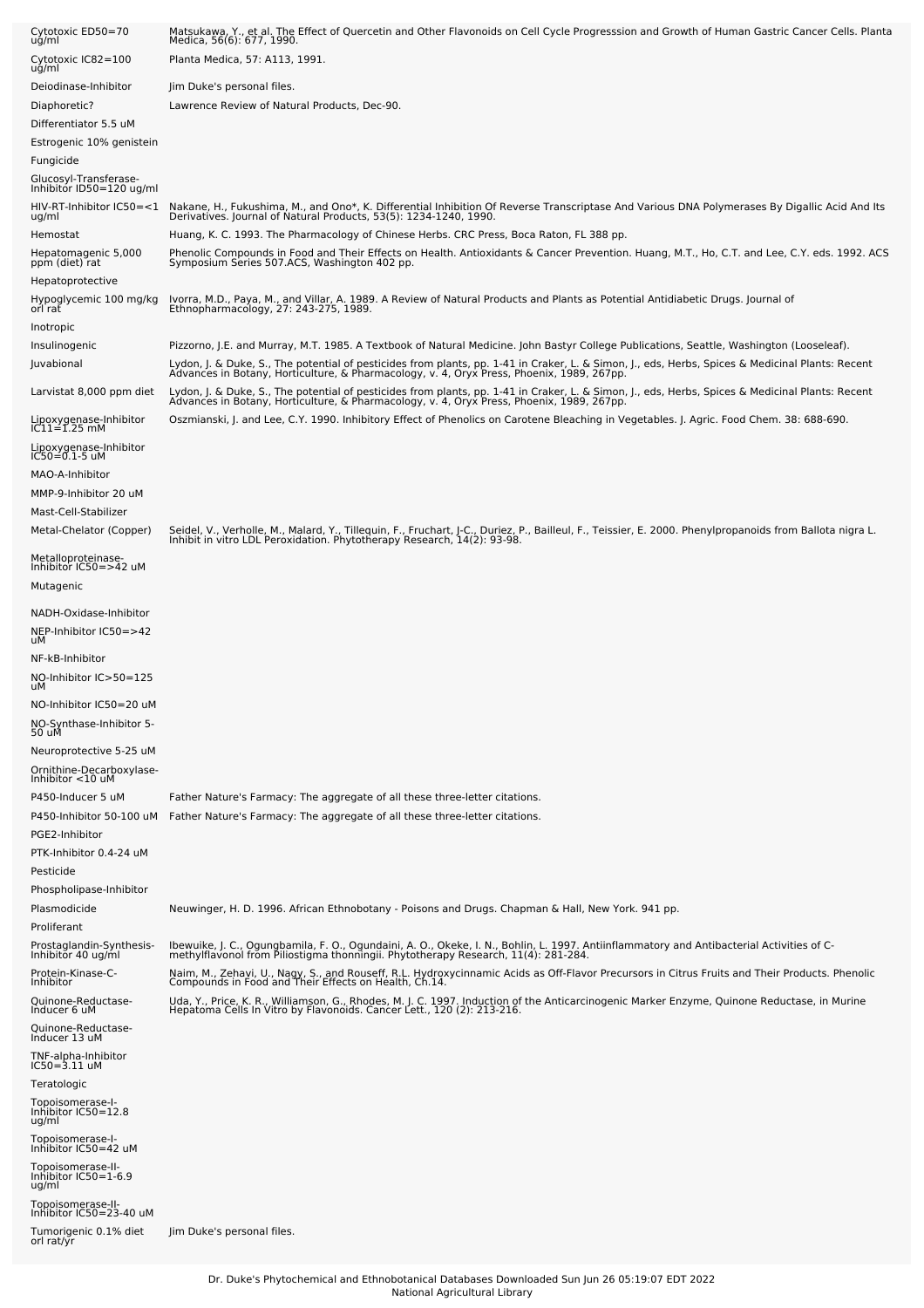| $ID50=70$ uM<br>Tyrosine-Kinase-Inhibitor                  | Economic & Medicinal Plant Research, 6: 170.                                              |                          |                                                                                                                                                                                                                                   |                                                                                                                                                           |        |  |
|------------------------------------------------------------|-------------------------------------------------------------------------------------------|--------------------------|-----------------------------------------------------------------------------------------------------------------------------------------------------------------------------------------------------------------------------------|-----------------------------------------------------------------------------------------------------------------------------------------------------------|--------|--|
| <b>VEGF-Inhibitor</b>                                      |                                                                                           |                          |                                                                                                                                                                                                                                   |                                                                                                                                                           |        |  |
| Vasodilator                                                |                                                                                           |                          |                                                                                                                                                                                                                                   |                                                                                                                                                           |        |  |
| Xanthine-Oxidase-<br>Inhibitor $IC50 = > 0.4$<br>ug/ml     | Chem. & Pharm. Bull. 38: 1772.                                                            |                          |                                                                                                                                                                                                                                   |                                                                                                                                                           |        |  |
| Xanthine-Oxidase-<br>Inhibitor IC50=10.6<br>ug/ml          |                                                                                           |                          |                                                                                                                                                                                                                                   |                                                                                                                                                           |        |  |
| Xanthine-Oxidase-<br>Inhibitor 3.1 uM                      |                                                                                           |                          |                                                                                                                                                                                                                                   |                                                                                                                                                           |        |  |
| CAMP-<br>Phosphodiesterase-<br>Inhibitor                   |                                                                                           |                          |                                                                                                                                                                                                                                   | Pizzorno, J.E. and Murray, M.T. 1985. A Textbook of Natural Medicine. John Bastyr College Publications, Seattle, Washington (Looseleaf).                  |        |  |
| iNOS-Inhibitor IC50=20<br>uМ                               |                                                                                           |                          |                                                                                                                                                                                                                                   |                                                                                                                                                           |        |  |
| SAMBUNIGRIN                                                | Leaf                                                                                      |                          | --                                                                                                                                                                                                                                |                                                                                                                                                           | $\ast$ |  |
|                                                            |                                                                                           |                          |                                                                                                                                                                                                                                   |                                                                                                                                                           |        |  |
| <b>Activities (2)</b>                                      |                                                                                           |                          |                                                                                                                                                                                                                                   |                                                                                                                                                           |        |  |
|                                                            |                                                                                           |                          |                                                                                                                                                                                                                                   |                                                                                                                                                           |        |  |
| Aldose-Reductase-Inhibitor 0.1<br>mM/l rat (weak activity) |                                                                                           |                          | Fujita, T., Ohira, K., Miyatake, K., Nakano, Y., Nakayama, M. 1995. Inhibitory Effect of Perillosides A and C, Related Monoterpene<br>Glucosides on Aldose Reductase and Their Structure-Activity Relationships. Chem Pharm Bull, |                                                                                                                                                           |        |  |
| Cyanogenic                                                 |                                                                                           |                          |                                                                                                                                                                                                                                   |                                                                                                                                                           |        |  |
|                                                            | Seed                                                                                      | 425.0                    | 510.0                                                                                                                                                                                                                             | $-0.55$                                                                                                                                                   | $\ast$ |  |
| <b>Activities (8)</b>                                      |                                                                                           |                          |                                                                                                                                                                                                                                   |                                                                                                                                                           |        |  |
| 5-Alpha-Reductase-<br>Inhibitor                            |                                                                                           |                          |                                                                                                                                                                                                                                   |                                                                                                                                                           |        |  |
| Cosmetic                                                   | London. 791 pp.                                                                           |                          |                                                                                                                                                                                                                                   | Jeffery B. Harborne and H. Baxter, eds. 1983. Phytochemical Dictionary. A Handbook of Bioactive Compounds from Plants. Taylor & Frost,                    |        |  |
| FLavor FEMA 2-4,000                                        | Aloe Research Council - Duke writeup of non-peer reviewd book by Coats and draft by Henry |                          |                                                                                                                                                                                                                                   |                                                                                                                                                           |        |  |
| Hypocholesterolemic                                        |                                                                                           |                          |                                                                                                                                                                                                                                   | Spiller, G. A. 1996 (Spiller, G. A. Ed. 1996. CRC Handbook of Lipids in Human Nutrition. CRC Press. Boca Raton, FL. 233 pp.)                              |        |  |
| Lubricant                                                  |                                                                                           |                          |                                                                                                                                                                                                                                   | Jeffery B. Harborne and H. Baxter, eds. 1983. Phytochemical Dictionary. A Handbook of Bioactive Compounds from Plants. Taylor & Frost,<br>London. 791 pp. |        |  |
| Perfumery                                                  | Aloe Research Council - Duke writeup of non-peer reviewd book by Coats and draft by Henry |                          |                                                                                                                                                                                                                                   |                                                                                                                                                           |        |  |
| Propecic                                                   |                                                                                           |                          |                                                                                                                                                                                                                                   |                                                                                                                                                           |        |  |
| <b>STEARIC-ACID</b><br>Suppository                         | London. 791 pp.                                                                           |                          |                                                                                                                                                                                                                                   | Jeffery B. Harborne and H. Baxter, eds. 1983. Phytochemical Dictionary. A Handbook of Bioactive Compounds from Plants. Taylor & Frost,                    |        |  |
| <b>TANNIN</b>                                              | Leaf                                                                                      | $\overline{\phantom{a}}$ | ٠.                                                                                                                                                                                                                                |                                                                                                                                                           | $\ast$ |  |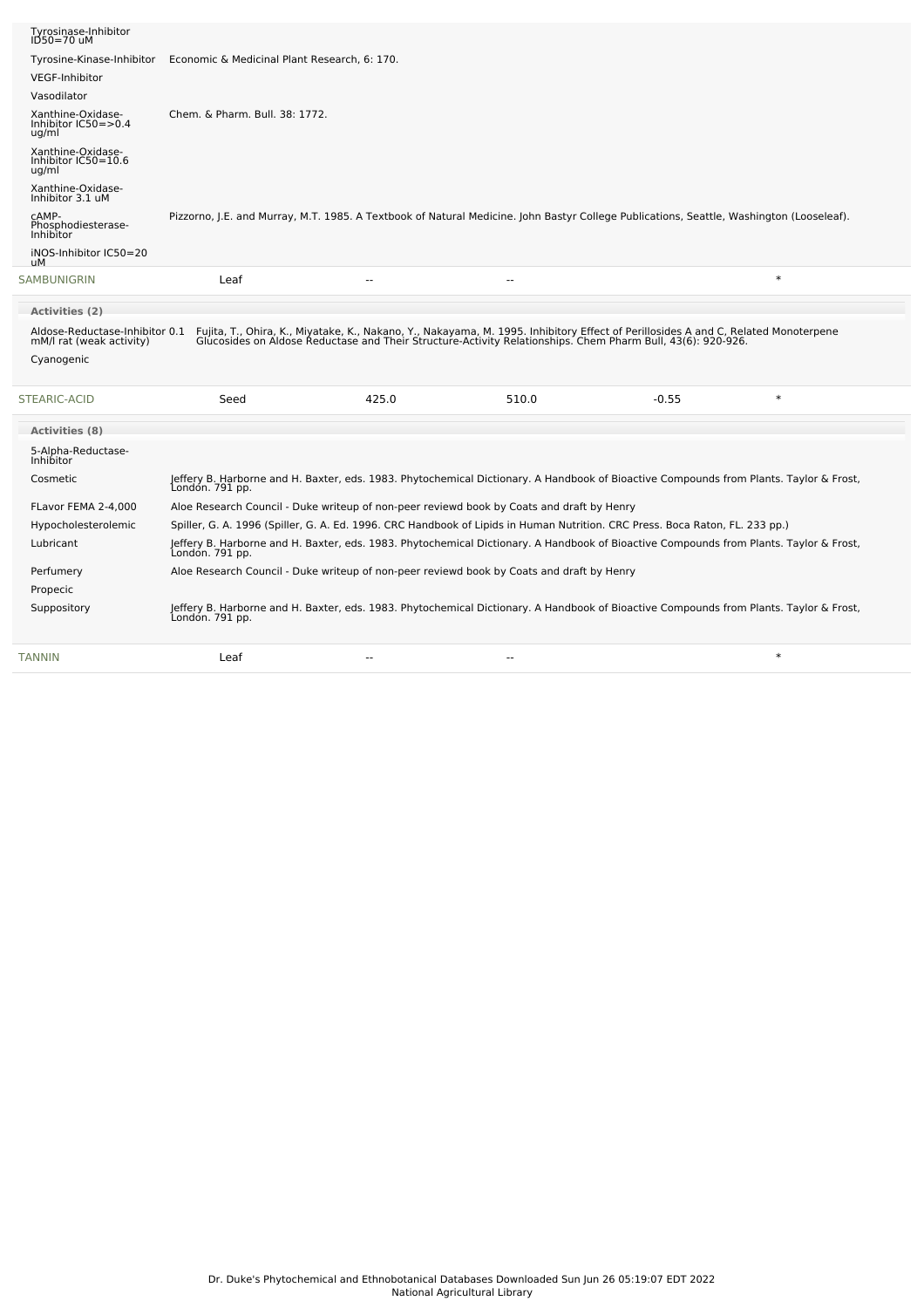| <b>Activities (35)</b>                                                                                                                                                                                                                                                |                                                                                                                                                                                                                                                                                                                                                                                                                                                                                                                                             |
|-----------------------------------------------------------------------------------------------------------------------------------------------------------------------------------------------------------------------------------------------------------------------|---------------------------------------------------------------------------------------------------------------------------------------------------------------------------------------------------------------------------------------------------------------------------------------------------------------------------------------------------------------------------------------------------------------------------------------------------------------------------------------------------------------------------------------------|
| Anthelmintic<br>AntiHIV<br>Antibacterial<br>Anticancer<br>Anticariogenic<br>Antidiarrheic<br>Antidysenteric<br>Antihepatotoxic<br>Antihypertensive<br>Antilipolytic<br>Antimutagenic                                                                                  |                                                                                                                                                                                                                                                                                                                                                                                                                                                                                                                                             |
| Antinephritic<br>Antiophidic<br>Antioxidant<br>IC50=1.44 ug/ml<br>Antioxidant 1/3                                                                                                                                                                                     | Uchida, U., Ohta, H., Niwa, M., Mori, A., Nonaka, G-i., Nishioka, I., and Zaki, M. 1989. Prolongation of Life Span of Stroke-Prone Spontaneously<br>Hypertensive Rats (SHRSP) Ingesting Persimmon Tannin. Chem. Pharm. Bull. 38(4<br>Economic & Medicinal Plant Research, 5: 363.                                                                                                                                                                                                                                                           |
| quercetin<br>Antiradicular 500<br>mg/kg/day orl mus<br>Antiradicular 1/3<br>quercetin                                                                                                                                                                                 | Uchida, U., Ohta, H., Niwa, M., Mori, A., Nonaka, G-i., Nishioka, I., and Zaki, M. 1989. Prolongation of Life Span of Stroke-Prone Spontaneously<br>Hypertensive Rats (SHRSP) Ingesting Persimmon Tannin. Chem. Pharm. Bull. 38(4                                                                                                                                                                                                                                                                                                           |
| Antirenitic<br>Antitumor<br>Antitumor-Promoter<br>Antiulcer<br>Antiviral                                                                                                                                                                                              | Uchida, U., Ohta, H., Niwa, M., Mori, A., Nonaka, G-i., Nishioka, I., and Zaki, M. 1989. Prolongation of Life Span of Stroke-Prone Spontaneously<br>Hypertensive Rats (SHRSP) Ingesting Persimmon Tannin. Chem. Pharm. Bull. 38(4                                                                                                                                                                                                                                                                                                           |
| Cancer-Preventive<br>Carcinogenic<br>Chelator<br>Cyclooxygenase-<br>Inhibitor<br>Glucosyl-<br>Transferase-Inhibitor<br>Hepatoprotective<br>Immunosuppressant<br>Lipoxygenase-<br>Inhibitor<br>MAO-Inhibitor<br>Ornithine-<br>Decarboxylase-<br>Inhibitor<br>Pesticide | HerbalGram No. 22 - Spring 1990, page 14.                                                                                                                                                                                                                                                                                                                                                                                                                                                                                                   |
| Psychotropic<br>Xanthine-Oxidase-<br>Inhibitor                                                                                                                                                                                                                        | Uchida, U., Ohta, H., Niwa, M., Mori, A., Nonaka, G-i., Nishioka, I., and Zaki, M. 1989. Prolongation of Life Span of Stroke-Prone Spontaneously<br>Hypertensive Rats (SHRSP) Ingesting Persimmon Tannin. Chem. Pharm. Bull. 38(4                                                                                                                                                                                                                                                                                                           |
| URSOLIC-ACID                                                                                                                                                                                                                                                          | $\ast$<br>Leaf<br>10000.0<br>$-0.19$<br>--                                                                                                                                                                                                                                                                                                                                                                                                                                                                                                  |
| <b>Activities (89)</b><br>Analgesic<br>AntiEBV<br>AntiHIV EC50=2.0 ug/ml<br>AntiHIV IC50=6.5 ug/ml<br>AntiHIV IC85=18 ug/ml                                                                                                                                           | Newall, C. A., Anderson, L. A. and Phillipson, J. D. 1996. Herbal Medicine - A Guide for Health-care Professionals. The Pharmaceutical Press,<br>London. 296pp.<br>Kashiwada, Y., et. al. 1998. Anti-AIDS Agents. 30. Anti-HIV Activity of Oleanolic Acid, Pomolic Acid, and Structurally Related Triterpenoids. J. Nat.<br>Prod., 61 (9): 1090-1095.<br>Kashiwada, Y., et. al. 1998. Anti-AIDS Agents. 30. Anti-HIV Activity of Oleanolic Acid, Pomolic Acid, and Structurally Related Triterpenoids. J. Nat.<br>Prod., 61 (9): 1090-1095. |
| AntiHIV 6.7 uM<br>AntiTGF-beta IC50=6-7.5<br>uМ<br>Antialzheimeran                                                                                                                                                                                                    | Ringbom, T., Seguar, L., Noreen, Y., Perera, P., Bohlin, L. 1998. Ursolic Acid from Plantago major, a Selective Inhibitor of Cyclooxygenase-2<br>Catalyzed Prostaglandin Biosynthesis. J. Nat. Prod., 61(10): 1212-1215.                                                                                                                                                                                                                                                                                                                    |
| Antiarrhythmic<br>Antiarthritic<br>Antibacterial<br>Anticancer                                                                                                                                                                                                        | Planta Medica, 57: A56, 1991.<br>Ringbom, T., Seguar, L., Noreen, Y., Perera, P., Bohlin, L. 1998. Ursolic Acid from Plantago major, a Selective Inhibitor of Cyclooxygenase-2                                                                                                                                                                                                                                                                                                                                                              |
| Anticancer (Colon)<br>Anticarcinomic                                                                                                                                                                                                                                  | Catalyzed Prostaglandin Biosynthesis. J. Nat. Prod., 61(10): 1212-1215.<br>Ringbom, T., Seguar, L., Noreen, Y., Perera, P., Bohlin, L. 1998. Ursolic Acid from Plantago major, a Selective Inhibitor of Cyclooxygenase-2<br>Catalyzed Prostaglandin Biosynthesis. J. Nat. Prod., 61(10): 1212-1215.<br>Chiang, L. C., Chiang, W., Chang, M. Y., Ng, L. T., Lin, C. C. 2003. Antileukemic activity of selected natural products in Taiwan. Am J Chin Med,<br>31(1):37-46.                                                                    |
| Anticariogenic                                                                                                                                                                                                                                                        | Leung, A. Y. and Foster, S. 1995. Encyclopedia of Common Natural Ingredients 2nd Ed. John Wiley & Sons, New York. 649 pp.                                                                                                                                                                                                                                                                                                                                                                                                                   |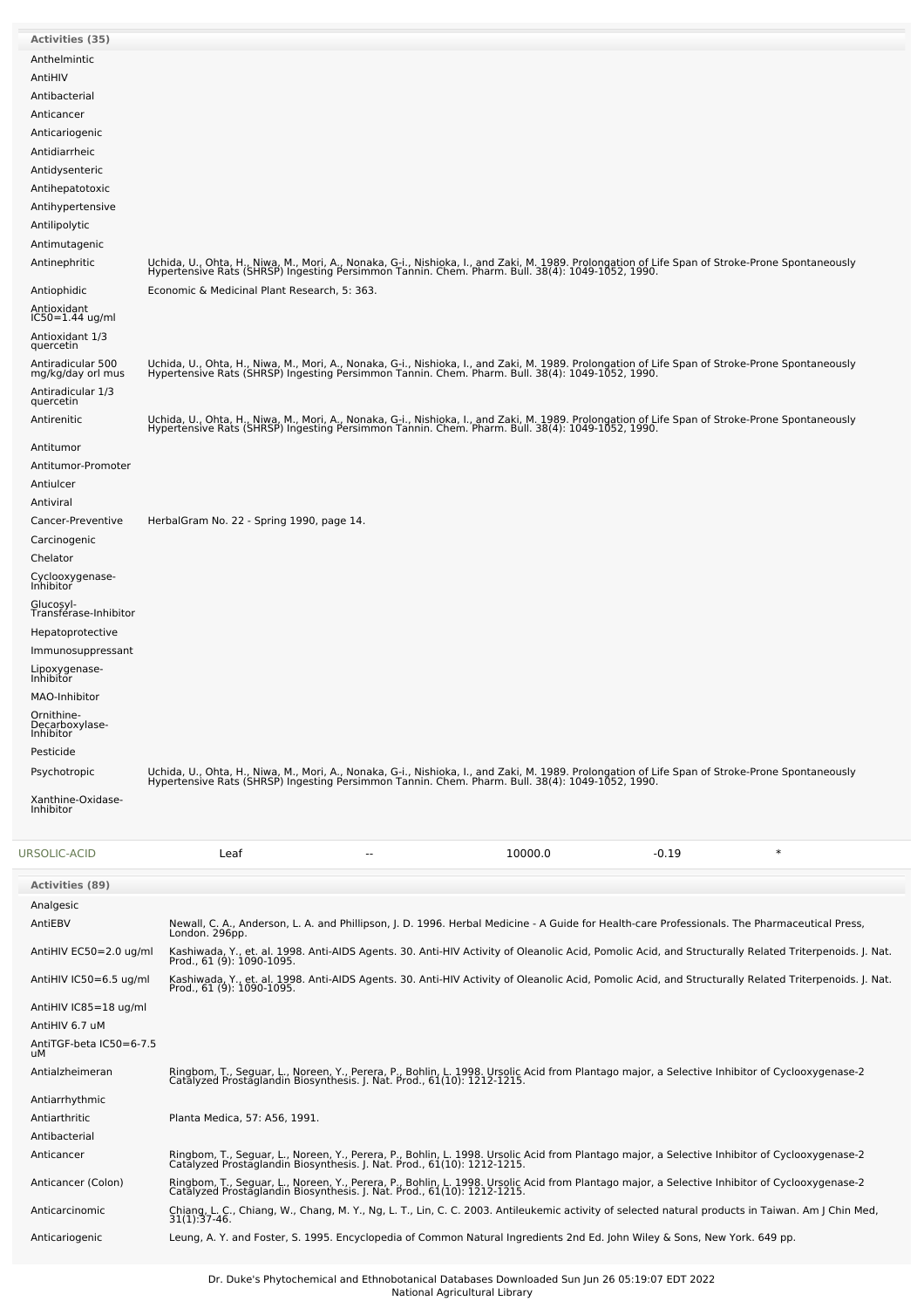| Anticholestatic 28-100<br>mg/kg orl                 | Shukla, B., Visen, P.K.S., Patnaik, G.K., Tripathi, S.C., Srimal, R.C., Dayal, R., and Dobhal, P.C. Hepatoprotective Activity in the Rat of Ursolic Acid<br>Isolated from Eucalyptus Hybrid. Phytotherapy Research 6: 74-79, 1992. |
|-----------------------------------------------------|------------------------------------------------------------------------------------------------------------------------------------------------------------------------------------------------------------------------------------|
| Anticomplement IC100<br>$0.1 \text{ mM/I}$ gpg      | Hansel, R., Keller, K., Rimpler, H., and Schneider, G. eds. 1992. Hager's Handbuch der Pharmazeutischen Praxis, Drogen (A-D), 1209 pp., 1993<br>(E-O), 970 pp., 1994 (P-Z), 1196 pp. Springer-Verlag, Berlin.                      |
| Anticomplement IC80-90<br>0.05 mM/l gpg             | Hansel, R., Keller, K., Rimpler, H., and Schneider, G. eds. 1992. Hager's Handbuch der Pharmazeutischen Praxis, Drogen (A-D), 1209 pp., 1993<br>(E-O), 970 pp., 1994 (P-Z), 1196 pp. Springer-Verlag, Berlin.                      |
| Antidiabetic<br>Antiedemic                          | Chemical Constituents of Oriental Herbs (3 diff. books)                                                                                                                                                                            |
| Antiescherichic                                     |                                                                                                                                                                                                                                    |
| Antifibrosarcomic<br>IC80=10 uM                     |                                                                                                                                                                                                                                    |
| Antihepatotoxic 5-20<br>mg/kg ipr<br>Antihistaminic | Shukla, B., Visen, P.K.S., Patnaik, G.K., Tripathi, S.C., Srimal, R.C., Dayal, R., and Dobhal, P.C. Hepatoprotective Activity in the Rat of Ursolic Acid<br>Isolated from Eucalyptus Hybrid. Phytotherapy Research 6: 74-79, 1992. |
|                                                     | Tsuruga, T., Chun, Y.-T., Ebizuka, Y., and Sankawa, U. 1991. Biologically Active Constituents of Melaleuca leucadendron: Inhibitors of Induced<br>Histamine Release from Rat Mast Cells. Chem. Pharm. Bull. 39(12): 3276-3278, 19  |
| Antihyperlipidemic<br>Antiinflammatory 1/3          |                                                                                                                                                                                                                                    |
| indomethacin                                        |                                                                                                                                                                                                                                    |
| Antiinflammatory<br>IC24=500 mg/kġ                  |                                                                                                                                                                                                                                    |
| Antileishmanic ED50=20<br>uМ                        |                                                                                                                                                                                                                                    |
| -4.5-Antileukemic IC50<br>17.8 ug/ml                |                                                                                                                                                                                                                                    |
| Antilymphomic                                       | Newall, C. A., Anderson, L. A. and Phillipson, J. D. 1996. Herbal Medicine - A Guide for Health-care Professionals. The Pharmaceutical Press,<br>London. 296pp.                                                                    |
| Antimalarial IC50=28-37<br>ug/ml                    |                                                                                                                                                                                                                                    |
| Antimetastatic IC80=10                              |                                                                                                                                                                                                                                    |
| uМ<br>Antimutagenic IC57-                           |                                                                                                                                                                                                                                    |
| 80=80 mg/kg                                         |                                                                                                                                                                                                                                    |
| Antinephritic IC50=6-7.5<br>uМ                      |                                                                                                                                                                                                                                    |
| Antiobesity?                                        | Internat. J. Oriental Med. 16: 4.                                                                                                                                                                                                  |
| Antioxidant IC50=10 uM<br>Antiperoxidant IC35=200   |                                                                                                                                                                                                                                    |
| ug/ml                                               |                                                                                                                                                                                                                                    |
| Antiplasmodial IC50=28-<br>37 ug/ml                 |                                                                                                                                                                                                                                    |
| Antiproliferative<br>IC50=15-20 uM                  |                                                                                                                                                                                                                                    |
| Antistaphylococcic                                  |                                                                                                                                                                                                                                    |
| Antithromboxane<br>IC50=50 uM                       |                                                                                                                                                                                                                                    |
| Antitrypanosomic                                    |                                                                                                                                                                                                                                    |
| Antitumor<br>Antitumor (Breast) 0.5%                | Cancer Research, 54: 701, 1994.                                                                                                                                                                                                    |
| diet                                                |                                                                                                                                                                                                                                    |
| Antitumor (Breast)<br>IC50=15-20 uM                 |                                                                                                                                                                                                                                    |
| Antitumor (Cervix)                                  | Chiang, L. C., Chiang, W., Chang, M. Y., Ng, L. T., Lin, C. C. 2003. Antileukemic activity of selected natural products in Taiwan. Am J Chin Med,<br>$31(1):37-46.$                                                                |
| Antitumor (Colon)                                   |                                                                                                                                                                                                                                    |
| Antitumor (Lung)                                    |                                                                                                                                                                                                                                    |
| Antitumor (Ovary)                                   | Chiang, L. C., Chiang, W., Chang, M. Y., Ng, L. T., Lin, C. C. 2003. Antileukemic activity of selected natural products in Taiwan. Am J Chin Med, 31(1):37-46.                                                                     |
| Antitumor (Stomach)<br>IC50=15-20 uM                |                                                                                                                                                                                                                                    |
| Antitumor (brain)                                   | Chiang, L. C., Chiang, W., Chang, M. Y., Ng, L. T., Lin, C. C. 2003. Antileukemic activity of selected natural products in Taiwan. Am J Chin Med, 31(1):37-46.                                                                     |
| Antitumor-Promoter                                  | Planta Medica, 57: A56, 1991.                                                                                                                                                                                                      |
| Antiulcer                                           | Shukla, B., Visen, P.K.S., Patnaik, G.K., Tripathi, S.C., Srimal, R.C., Dayal, R., and Dobhal, P.C. Hepatoprotective Activity in the Rat of Ursolic Acid<br>Isolated from Eucalyptus Hybrid. Phytotherapy Research 6: 74-79, 1992. |
| Antiviral IC85=18 ug/ml<br>Aromatase-Inhibitor      |                                                                                                                                                                                                                                    |
| Beta-Blocker                                        |                                                                                                                                                                                                                                    |
| Beta-Glucuronidase-<br>Inhibitor $\sim$ 100 mg/kg   |                                                                                                                                                                                                                                    |
| <b>CNS-Depressant</b>                               |                                                                                                                                                                                                                                    |
| COX-2-Inhibitor<br>IC50=130 uM/                     |                                                                                                                                                                                                                                    |
| Cancer-Preventive                                   | Stitt, P. A. Why George Should Eat Broccoli. Dougherty Co, Milwaukee, WI, 1990, 399 pp.                                                                                                                                            |
| Candidicide                                         |                                                                                                                                                                                                                                    |
| Cardioprotective<br>Cardiotonic                     |                                                                                                                                                                                                                                    |
| Choleretic 5-20 mg/kg orl                           | Shukla, B., Visen, P.K.S., Patnaik, G.K., Tripathi, S.C., Srimal, R.C., Dayal, R., and Dobhal, P.C. Hepatoprotective Activity in the Rat of Ursolic Acid<br>Isolated from Eucalyptus Hybrid. Phytotherapy Research 6: 74-79, 1992  |
| Cyclooxygenase-Inhibitor                            | Ringbom, T., Seguar, L., Noreen, Y., Perera, P., Bohlin, L. 1998. Ursolic Acid from Plantago major, a Selective Inhibitor of Cyclooxygenase-2<br>Catalyzed Prostaglandin Biosynthesis. J. Nat. Prod., 61(10): 1212-1215.           |
| Cytotoxic 50 ppm                                    |                                                                                                                                                                                                                                    |